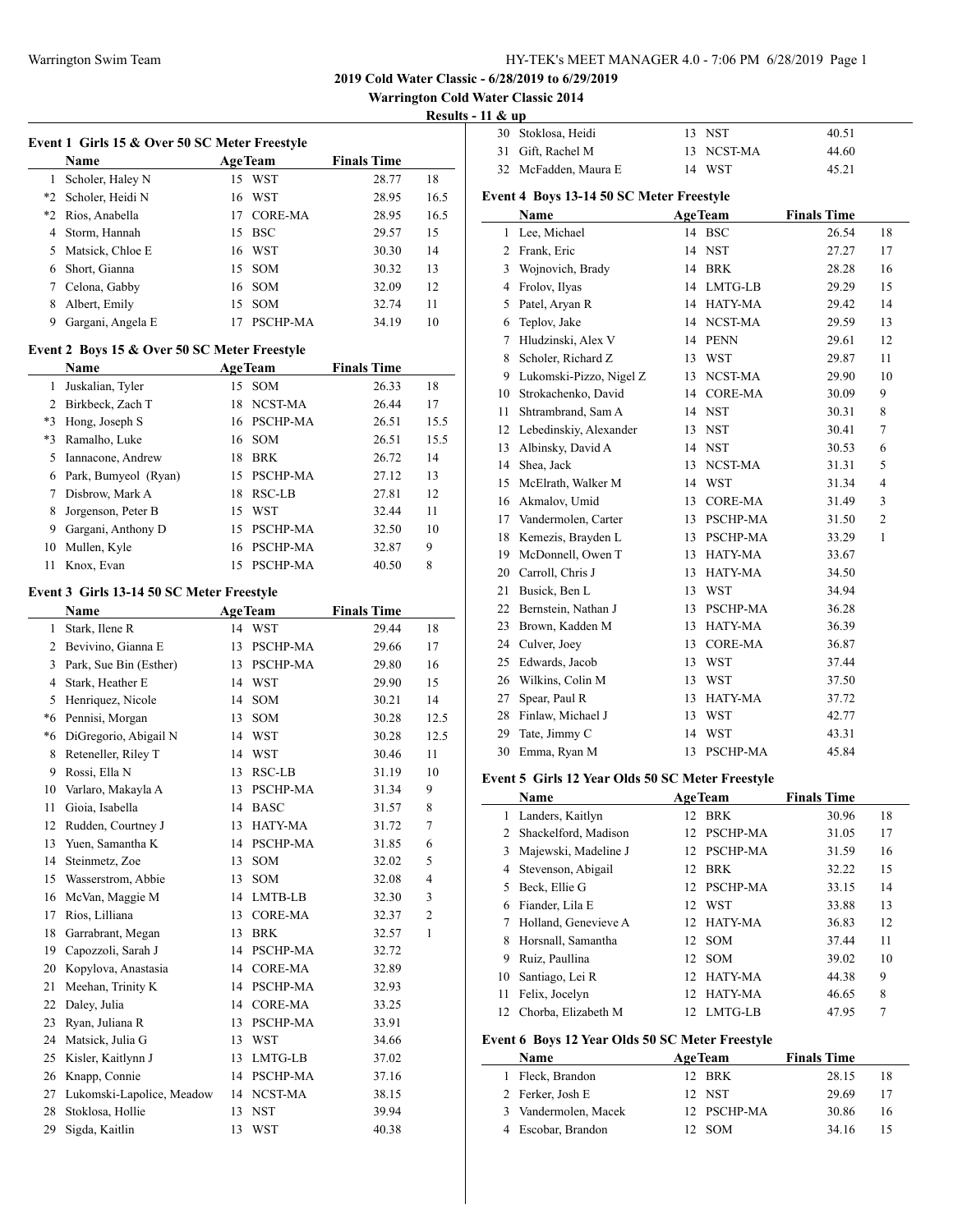**Warrington Cold Water Classic 2014**

**Results - 11 & up**

 $\frac{1}{2}$ 

| <b>Name</b>         | <b>AgeTeam</b> | <b>Finals Time</b> |    |
|---------------------|----------------|--------------------|----|
| 5 Linden, Luke      | 12 BRK         | 35.06              | 14 |
| 6 Laible, Charlie J | 12 LMTG-LB     | 36.57              | 13 |
| 7 Hanson, Gavin     | 12 PENN        | 37.33              | 12 |
| 8 Olsen, Peter      | 12 SOM         | 45.01              | 11 |
| 9 Hall, Noah        | SOM            | 59.05              |    |

#### **Event 7 Girls 11 Year Olds 50 SC Meter Freestyle**

|    | Name                   |    | <b>AgeTeam</b>  | <b>Finals Time</b> |                |
|----|------------------------|----|-----------------|--------------------|----------------|
| 1  | Thoennes, Emma R       | 11 | <b>PENN</b>     | 32.95              | 18             |
| 2  | Messmer, Ella B        | 11 | <b>NST</b>      | 33.15              | 17             |
| 3  | Cohen, Rachel          | 11 | LMTB-LB         | 33.91              | 16             |
| 4  | Short, Sophia          | 11 | <b>SOM</b>      | 34.28              | 15             |
| 5  | Kolodij, Brianna       | 11 | <b>SOM</b>      | 34.69              | 14             |
| 6  | Descher, Carol Ann     | 11 | <b>SOM</b>      | 34.81              | 13             |
| 7  | Paczewski, Gina        | 11 | <b>SOM</b>      | 35.04              | 12             |
| 8  | Fields, Whitney        | 11 | HATY-MA         | 35.18              | 11             |
| 9  | Luddecke, Megan B      | 11 | HATY-MA         | 36.10              | 10             |
| 10 | Jung, Chloe            | 11 | <b>PSCHP-MA</b> | 36.87              | 9              |
| 11 | Buczko, Allison        | 11 | <b>HATY-MA</b>  | 36.99              | 8              |
| 12 | McCool, Mary O         | 11 | LMTG-LB         | 38.43              | 7              |
| 13 | Jaquez, Aydalin        | 11 | <b>SOM</b>      | 38.45              | 6              |
| 14 | Finlaw, Jacqueline R   | 11 | WST             | 39.71              | 5              |
| 15 | Volynsky, Alice H      | 11 | <b>PSCHP-MA</b> | 43.02              | 4              |
| 16 | Cassidy, Riley G       | 11 | WST             | 43.15              | 3              |
| 17 | Peranteau, Genevieve B | 11 | WST             | 52.26              | $\overline{2}$ |

#### **Event 8 Boys 11 Year Olds 50 SC Meter Freestyle**

|                     |             |            | <b>Finals Time</b> |    |
|---------------------|-------------|------------|--------------------|----|
| Chung, Jimin<br>1   | 11          | PSCHP-MA   | 33.64              | 18 |
| Hong, Timothy D     | 11          | PSCHP-MA   | 34.47              | 17 |
| Steinmetz, Ethan    | 11          | <b>SOM</b> | 34.52              | 16 |
| Henshaw, Griffin C  | 11          | HATY-MA    | 39.97              | 15 |
| O'Neill, Cameron W  | 11          | WST        | 41.71              | 14 |
| Durfee, Crisanto T  | 11          | PSCHP-MA   | 42.20              | 13 |
| Tate, Jack R        | 11          | <b>WST</b> | 42.33              | 12 |
| Iannacone, Daniel   | 11          | <b>BRK</b> | 44.69              | 11 |
| McDonnell, Declan J | 11          | HATY-MA    | 46.39              | 10 |
| McFadden, Connor P  | 11          | WST        | 51.16              | 9  |
| Gift, Jonah         | 11          | NCST-MA    | 53.69              | 8  |
| Esposito, Sante M   | 11          | WST        | 54.95              | 7  |
| Auspitz, Jacob H    | 11          | HATY-MA    | 55.70              | 6  |
|                     | <b>Name</b> |            | <b>AgeTeam</b>     |    |

### **Event 9 Girls 15 & Over 50 SC Meter Breaststroke**

 $\overline{a}$ 

|   | <b>Name</b>           |     | <b>AgeTeam</b> | <b>Finals Time</b> |    |
|---|-----------------------|-----|----------------|--------------------|----|
|   | Scholer, Heidi N      |     | 16 WST         | 36.25              | 18 |
| 2 | Storm, Hannah         | 15. | <b>BSC</b>     | 37.29              | 17 |
| 3 | Iannacone, Megan      |     | 16 BRK         | 39.49              | 16 |
|   | 4 Jucewicz, Brianna L |     | 15 WST         | 39.73              | 15 |
|   | Short, Gianna         |     | 15 SOM         | 39.82              | 14 |
| 6 | Celona, Gabby         |     | 16 SOM         | 42.65              | 13 |
|   | Gargani, Angela E     |     | PSCHP-MA       | 45.89              | 12 |

## **Event 10 Boys 15 & Over 50 SC Meter Breaststroke**

| Name                | <b>AgeTeam</b> | <b>Finals Time</b> |
|---------------------|----------------|--------------------|
| 1 Hong, Joseph S    | 16 PSCHP-MA    | 30.72              |
| 2 Iannacone, Andrew | 18 BRK         | 31.10              |

| . ox up |                                                                                           |                                                     |    |
|---------|-------------------------------------------------------------------------------------------|-----------------------------------------------------|----|
|         |                                                                                           | 34.90                                               | 16 |
|         |                                                                                           | 35.29                                               | 15 |
|         |                                                                                           | 35.55                                               | 14 |
|         |                                                                                           | 40.37                                               | 13 |
|         | 3 Disbrow, Mark A<br>4 Park, Bumyeol (Ryan)<br>5 Juskalian, Tyler<br>6 Gargani, Anthony D | 18 RSC-LB<br>15 PSCHP-MA<br>$15$ SOM<br>15 PSCHP-MA |    |

## **Event 11 Girls 13-14 50 SC Meter Breaststroke**

|    | Name                   |    | <b>AgeTeam</b>  | <b>Finals Time</b> |                |
|----|------------------------|----|-----------------|--------------------|----------------|
| 1  | Park, Sue Bin (Esther) | 13 | <b>PSCHP-MA</b> | 35.64              | 18             |
| 2  | Stark, Ilene R         | 14 | <b>WST</b>      | 36.69              | 17             |
| 3  | Rossi, Ella N          | 13 | RSC-LB          | 37.45              | 16             |
| 4  | Bevivino, Gianna E     | 13 | <b>PSCHP-MA</b> | 37.95              | 15             |
| 5  | Stark, Heather E       | 14 | WST             | 39.88              | 14             |
| 6  | Steinmetz, Zoe         | 13 | <b>SOM</b>      | 40.40              | 13             |
| 7  | Rios, Lilliana         | 13 | <b>CORE-MA</b>  | 41.10              | 12             |
| 8  | Pennisi, Morgan        | 13 | SOM             | 41.76              | 11             |
| 9  | Yuen, Samantha K       | 14 | <b>PSCHP-MA</b> | 43.23              | 10             |
| 10 | Gioia, Isabella        | 14 | <b>BASC</b>     | 43.45              | 9              |
| 11 | Meehan, Trinity K      | 14 | <b>PSCHP-MA</b> | 44.41              | 8              |
| 12 | Neu, Cara              | 13 | <b>BSC</b>      | 45.46              | 7              |
| 13 | Matsick, Julia G       | 13 | WST             | 47.18              | 6              |
| 14 | Knapp, Connie          | 14 | PSCHP-MA        | 49.60              | 5              |
| 15 | Stoklosa, Heidi        | 13 | <b>NST</b>      | 51.40              | $\overline{4}$ |
| 16 | Stoklosa, Hollie       | 13 | <b>NST</b>      | 52.67              | 3              |
| 17 | Gift, Rachel M         | 13 | NCST-MA         | 1:02.25            | $\overline{2}$ |
|    | Kisler, Kaitlynn J     | 13 | LMTG-LB         | DQ                 |                |

#### **Event 12 Boys 13-14 50 SC Meter Breaststroke**

|       | Name                   |    | <b>AgeTeam</b>  | <b>Finals Time</b> |                |
|-------|------------------------|----|-----------------|--------------------|----------------|
| 1     | Frank, Eric            |    | 14 NST          | 37.07              | 18             |
| 2     | Albinsky, David A      | 14 | <b>NST</b>      | 37.28              | 17             |
| 3     | Scholer, Richard Z     | 13 | <b>WST</b>      | 37.81              | 16             |
| 4     | Frolov, Ilyas          | 14 | LMTG-LB         | 37.84              | 15             |
| $*5$  | Wojnovich, Brady       | 14 | <b>BRK</b>      | 38.25              | 13.5           |
| $*5$  | Hludzinski, Alex V     | 14 | <b>PENN</b>     | 38.25              | 13.5           |
| 7     | McClurkin, Connor      | 14 | <b>CORE-MA</b>  | 38.30              | 12             |
| 8     | Shea, Jack             | 13 | NCST-MA         | 39.12              | 11             |
| 9     | Lebedinskiy, Alexander | 13 | <b>NST</b>      | 39.64              | 10             |
| 10    | Akmalov, Umid          | 13 | <b>CORE-MA</b>  | 42.86              | 9              |
| 11    | Kemezis, Brayden L     | 13 | PSCHP-MA        | 45.06              | 8              |
| 12    | Vandermolen, Carter    | 13 | <b>PSCHP-MA</b> | 45.33              | 7              |
| 13    | Carroll, Chris J       | 13 | HATY-MA         | 45.66              | 6              |
| 14    | Tate, Jimmy C          | 14 | <b>WST</b>      | 50.84              | 5              |
| 15    | Spear, Paul R          | 13 | HATY-MA         | 51.13              | $\overline{4}$ |
| 16    | Culver, Joey           | 13 | <b>CORE-MA</b>  | 51.40              | 3              |
| 17    | Wilkins, Colin M       | 13 | WST             | 56.55              | $\overline{2}$ |
| 18    | Finlaw, Michael J      | 13 | WST             | 57.15              | 1              |
|       | Emma, Ryan M           | 13 | PSCHP-MA        | <b>DQ</b>          |                |
| $---$ | Edwards, Jacob         | 13 | <b>WST</b>      | DO                 |                |

#### **Event 13 Girls 12 Year Olds 50 SC Meter Breaststroke**

|    | Name                   | <b>AgeTeam</b> | <b>Finals Time</b> |    |
|----|------------------------|----------------|--------------------|----|
| 1. | Sutherland, Amelia     | 12 PENN        | 42.28              | 18 |
|    | 2 Majewski, Madeline J | 12 PSCHP-MA    | 42.59              | 17 |
|    | 3 Stevenson, Abigail   | 12 BRK         | 42.82              | 16 |
|    | 4 Landers, Kaitlyn     | 12 BRK         | 43.33              | 15 |
|    | 5 Shackelford, Madison | 12 PSCHP-MA    | 45.15              | 14 |
|    | 6 Kennedy, Emily L     | PENN<br>12     | 45.80              | 13 |
|    | Felix, Jocelyn         | HATY-MA        | 47.30              | 12 |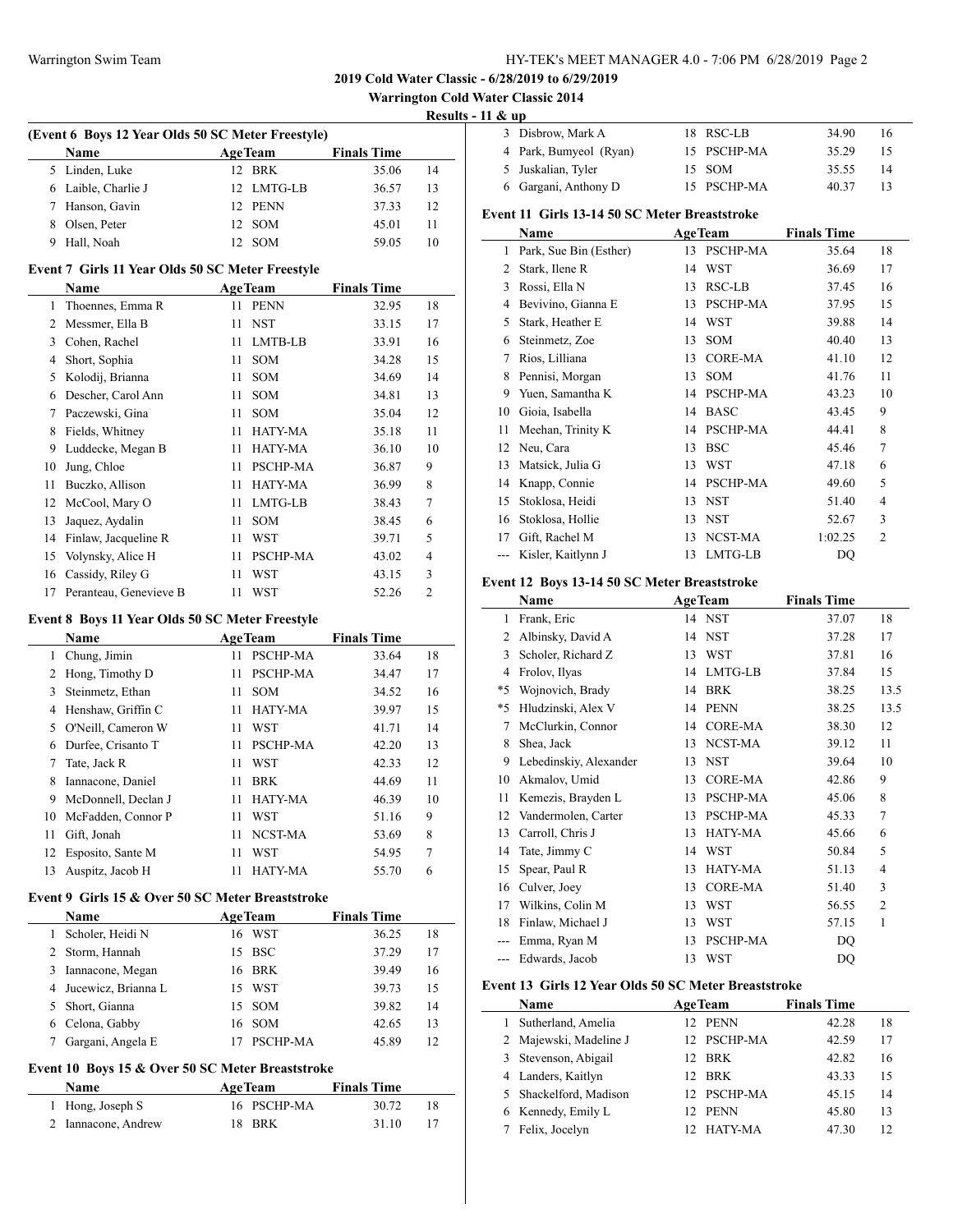**Warrington Cold Water Classic 2014**

**Results - 11 & up**

 $\frac{1}{2}$ 

| (Event 13 Girls 12 Year Olds 50 SC Meter Breaststroke) |                |                    |    |  |  |  |
|--------------------------------------------------------|----------------|--------------------|----|--|--|--|
| <b>Name</b>                                            | <b>AgeTeam</b> | <b>Finals Time</b> |    |  |  |  |
| 8 Horsnall, Samantha                                   | 12 SOM         | 53.37              | 11 |  |  |  |
| 9 Ruiz, Paullina                                       | 12 SOM         | 54.08              | 10 |  |  |  |
| 10 Chorba, Elizabeth M                                 | 12 LMTG-LB     | 58.62              | 9  |  |  |  |
| Santiago, Lei R                                        | 12 HATY-MA     | 1:00.52            | 8  |  |  |  |

#### **Event 14 Boys 12 Year Olds 50 SC Meter Breaststroke**

|   | Name               | <b>AgeTeam</b> |             | <b>Finals Time</b> |    |
|---|--------------------|----------------|-------------|--------------------|----|
|   | Ferker, Josh E     |                | 12 NST      | 36.19              | 18 |
|   | 2 Fleck, Brandon   |                | 12 BRK      | 38.05              | 17 |
|   | 3 Lee, Ryan        |                | 12 BSC      | 38.12              | 16 |
| 4 | Grosse, Keegan     |                | 12 PENN     | 41.59              | 15 |
|   | 5 Linden, Luke     |                | 12 BRK      | 41.71              | 14 |
| 6 | Vandermolen, Macek |                | 12 PSCHP-MA | 46.40              | 13 |
|   | Laible, Charlie J  |                | 12 LMTG-LB  | 48.31              | 12 |
| 8 | Escobar, Brandon   |                | 12 SOM      | 49.48              | 11 |
| 9 | Hanson, Gavin      | 12.            | <b>PENN</b> | 57.42              | 10 |
|   | Hall, Noah         | 12             | <b>SOM</b>  | DO                 |    |

#### **Event 15 Girls 11 Year Olds 50 SC Meter Breaststroke**

|    | Name                   |    | <b>AgeTeam</b>  | <b>Finals Time</b> |    |
|----|------------------------|----|-----------------|--------------------|----|
| 1  | Thoennes, Emma R       | 11 | <b>PENN</b>     | 39.37              | 18 |
| 2  | Fields, Whitney        | 11 | HATY-MA         | 42.65              | 17 |
| 3  | Short, Sophia          | 11 | <b>SOM</b>      | 44.54              | 16 |
| 4  | Descher, Carol Ann     | 11 | <b>SOM</b>      | 45.32              | 15 |
| 5. | Kolodij, Brianna       | 11 | <b>SOM</b>      | 45.56              | 14 |
| 6  | Luddecke, Megan B      | 11 | HATY-MA         | 46.84              | 13 |
| 7  | Jung, Chloe            | 11 | <b>PSCHP-MA</b> | 47.04              | 12 |
| 8  | Buczko, Allison        | 11 | <b>HATY-MA</b>  | 49.51              | 11 |
| 9  | Cohen, Rachel          | 11 | LMTB-LB         | 49.83              | 10 |
| 10 | Jaquez, Aydalin        | 11 | <b>SOM</b>      | 52.97              | 9  |
| 11 | Schollin, Kyra H       | 11 | WST             | 53.75              | 8  |
| 12 | Cassidy, Riley G       | 11 | WST             | 55.52              | 7  |
| 13 | McCool, Mary O         | 11 | LMTG-LB         | 56.75              | 6  |
| 14 | Volynsky, Alice H      | 11 | <b>PSCHP-MA</b> | 59.33              | 5  |
| 15 | Peranteau, Genevieve B | 11 | WST             | 1:06.90            | 4  |

### **Event 16 Boys 11 Year Olds 50 SC Meter Breaststroke**

|    | <b>Name</b>         |    | <b>AgeTeam</b>  | <b>Finals Time</b> |    |
|----|---------------------|----|-----------------|--------------------|----|
| 1  | Steinmetz, Ethan    | 11 | <b>SOM</b>      | 43.65              | 18 |
|    | Egan, Gavin         | 11 | <b>BSC</b>      | 44.07              | 17 |
| 3  | Hong, Timothy D     | 11 | <b>PSCHP-MA</b> | 44.42              | 16 |
| 4  | Chung, Jimin        | 11 | <b>PSCHP-MA</b> | 47.58              | 15 |
| 5. | Durfee, Crisanto T  | 11 | <b>PSCHP-MA</b> | 52.09              | 14 |
| 6  | Tate, Jack R        | 11 | WST             | 53.06              | 13 |
|    | Iannacone, Daniel   | 11 | <b>BRK</b>      | 55.07              | 12 |
| 8  | O'Neill, Cameron W  | 11 | WST             | 1:00.77            | 11 |
| 9  | Gift, Jonah         | 11 | NCST-MA         | 1:14.06            | 10 |
| 10 | McDonnell, Declan J | 11 | HATY-MA         | 1:18.81            | 9  |
|    | Esposito, Sante M   | 11 | WST             | DO                 |    |

### **Event 17 Girls 12 & Over 200 SC Meter Freestyle**

| Name |                       | <b>AgeTeam</b> |        | <b>Finals Time</b> |    |
|------|-----------------------|----------------|--------|--------------------|----|
|      | 1 Scholer, Haley N    |                | 15 WST | 2:11.52            | 18 |
|      | 2 Iannacone, Megan    |                | 16 BRK | 2:19.35            | 17 |
|      | 3 Storm, Hannah       |                | 15 BSC | 2:19.62            | 16 |
|      | 4 Reteneller, Riley T |                | 14 WST | 2:22.18            |    |

| 5  | Henriquez, Nicole      | 14 | <b>SOM</b>      | 2:23.90 | 14             |
|----|------------------------|----|-----------------|---------|----------------|
| 6  | Stark, Ilene R         | 14 | WST             | 2:25.06 | 13             |
| 7  | Park, Sue Bin (Esther) | 13 | PSCHP-MA        | 2:27.00 | 12             |
| 8  | DiGregorio, Abigail N  | 14 | <b>WST</b>      | 2:30.62 | 11             |
| 9  | Kilbride, Quincey      | 15 | <b>SOM</b>      | 2:30.75 | 10             |
| 10 | Albert, Emily          | 15 | <b>SOM</b>      | 2:34.49 | 9              |
| 11 | Shackelford, Madison   | 12 | <b>PSCHP-MA</b> | 2:35.69 | 8              |
| 12 | Kennedy, Emily L       | 12 | <b>PENN</b>     | 2:37.50 | 7              |
| 13 | Rudden, Courtney J     | 13 | HATY-MA         | 2:37.60 | 6              |
| 14 | Celona, Gabby          | 16 | <b>SOM</b>      | 2:38.02 | 5              |
| 15 | Sutherland, Amelia     | 12 | <b>PENN</b>     | 2:48.02 | 4              |
| 16 | Ryan, Juliana R        | 13 | PSCHP-MA        | 2:53.62 | 3              |
| 17 | Magliaro, Lauren M     | 13 | WST             | 2:59.63 | $\mathfrak{D}$ |
| 18 | Neu, Cara              | 13 | <b>BSC</b>      | 3:01.12 | 1              |
| 19 | Labree, Hunter         | 16 | <b>SOM</b>      | 3:02.52 |                |

## **Event 18 Boys 12 & Over 200 SC Meter Freestyle**

|    | Name                    | <b>AgeTeam</b>     | <b>Finals Time</b> |    |
|----|-------------------------|--------------------|--------------------|----|
| 1  | Birkbeck, Zach T        | NCST-MA<br>18      | 2:06.51            | 18 |
| 2  | Park, Bumyeol (Ryan)    | PSCHP-MA<br>15     | 2:07.19            | 17 |
| 3  | Kircher, Ryan           | WST<br>16          | 2:10.29            | 16 |
| 4  | Lubinski, Noah F        | WST<br>14          | 2:15.15            | 15 |
| 5. | Lee, Michael            | <b>BSC</b><br>14   | 2:15.94            | 14 |
| 6  | Lukomski-Pizzo, Nigel Z | NCST-MA<br>13      | 2:25.51            | 13 |
| 7  | McElrath, Walker M      | WST<br>14          | 2:29.55            | 12 |
| 8  | Lebedinskiy, Alexander  | <b>NST</b><br>13   | 2:29.59            | 11 |
| 9  | Grosse, Keegan          | <b>PENN</b><br>12. | 2:47.12            | 10 |
| 10 | Mullen, Kyle            | PSCHP-MA<br>16     | 2:49.57            | 9  |
| 11 | Carroll, Chris J        | HATY-MA<br>13      | 2:51.54            | 8  |
| 12 | McDonnell, Owen T       | HATY-MA<br>13      | 2:52.07            | 7  |
| 13 | Spear, Paul R           | HATY-MA<br>13      | 3:07.63            | 6  |
| 14 | Hall, Noah              | <b>SOM</b><br>12.  | 4:46.06            | 5  |

#### **Event 19 Girls 15 & Over 50 SC Meter Backstroke**

| Name                  | <b>AgeTeam</b> | <b>Finals Time</b> |    |
|-----------------------|----------------|--------------------|----|
| Scholer, Haley N      | WST<br>15      | 31.69              | 18 |
| Iannacone, Megan      | 16 BRK         | 34.78              | 17 |
| Albert, Emily         | 15 SOM         | 37.15              | 16 |
| 4 Kilbride, Quincey   | 15 SOM         | 37.31              | 15 |
| 5 Jucewicz, Brianna L | WST<br>15      | 38.45              | 14 |
| Labree, Hunter        | 16 SOM         | 40.71              | 13 |
| Gargani, Angela E     | PSCHP-MA       | 43.47              | 12 |

#### **Event 20 Boys 15 & Over 50 SC Meter Backstroke**

| Name               |    | <b>AgeTeam</b> | <b>Finals Time</b> |    |
|--------------------|----|----------------|--------------------|----|
| Juskalian, Tyler   |    | 15 SOM         | 29.90              | 18 |
| 2 Ramalho, Luke    |    | 16 SOM         | 31.64              | 17 |
| 3 Kircher, Ryan    |    | 16 WST         | 31.84              | 16 |
| 4 Hong, Joseph S   |    | 16 PSCHP-MA    | 31.86              | 15 |
| 5 Disbrow, Mark A  | 18 | RSC-LB         | 31.89              | 14 |
| 6 Birkbeck, Zach T | 18 | NCST-MA        | 32.78              | 13 |
| Iannacone, Andrew  | 18 | <b>BRK</b>     | 32.93              | 12 |
| Gargani, Anthony D |    | PSCHP-MA       | 44.02              |    |

#### **Event 21 Girls 13-14 50 SC Meter Backstroke**

| Name                 | <b>AgeTeam</b> |             | <b>Finals Time</b> |    |
|----------------------|----------------|-------------|--------------------|----|
| 1 Varlaro, Makayla A |                | 13 PSCHP-MA | 35.29              | 18 |
| 2 Stark, Ilene R     |                | 14 WST      | 35.69              |    |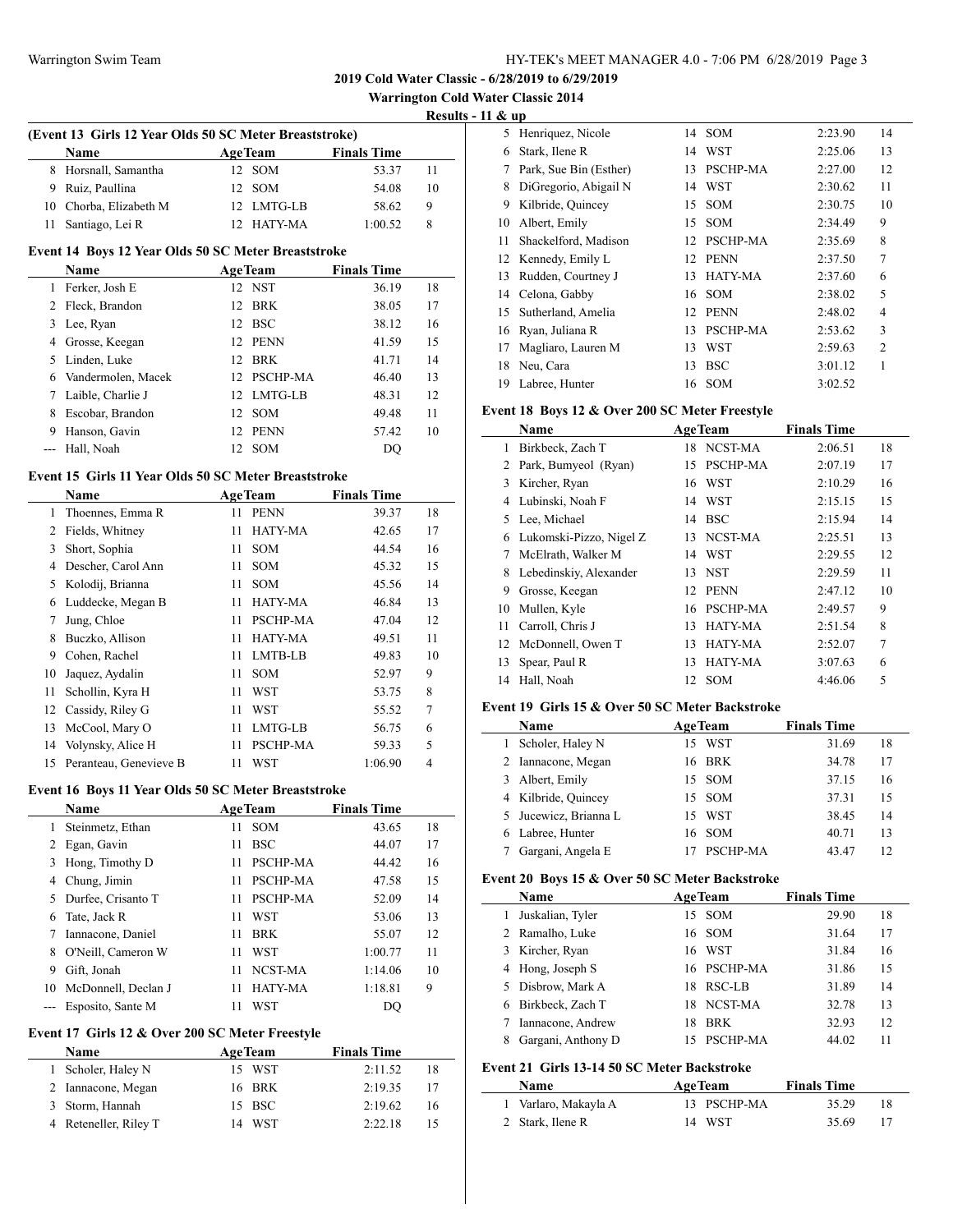**Warrington Cold Water Classic 2014**

 $\overline{a}$ 

**Results - 11 & up**

|  |  | (Event 21 Girls 13-14 50 SC Meter Backstroke) |  |
|--|--|-----------------------------------------------|--|
|--|--|-----------------------------------------------|--|

|    | Name                      |    | <b>AgeTeam</b>  | <b>Finals Time</b> |                |
|----|---------------------------|----|-----------------|--------------------|----------------|
| 3  | Gioia, Isabella           | 14 | <b>BASC</b>     | 36.13              | 16             |
| 4  | DiGregorio, Abigail N     | 14 | <b>WST</b>      | 36.16              | 15             |
| 5  | Steinmetz, Zoe            | 13 | <b>SOM</b>      | 37.75              | 14             |
| 6  | Daley, Julia              |    | 14 CORE-MA      | 38.23              | 13             |
| 7  | Capozzoli, Sarah J        | 14 | <b>PSCHP-MA</b> | 38.38              | 12             |
| 8  | Neu, Cara                 | 13 | <b>BSC</b>      | 39.31              | 11             |
| 9  | Garrabrant, Megan         | 13 | <b>BRK</b>      | 39.34              | 10             |
| 10 | Henriquez, Nicole         |    | 14 SOM          | 39.46              | 9              |
| 11 | Yuen, Samantha K          |    | 14 PSCHP-MA     | 40.15              | 8              |
| 12 | Sigda, Kaitlin            | 13 | WST             | 47.31              | 7              |
| 13 | Stoklosa, Hollie          | 13 | <b>NST</b>      | 48.16              | 6              |
| 14 | Lukomski-Lapolice, Meadow | 14 | NCST-MA         | 49.93              | 5              |
| 15 | Kisler, Kaitlynn J        | 13 | LMTG-LB         | 49.97              | 4              |
| 16 | Stoklosa, Heidi           |    | 13 NST          | 50.25              | 3              |
| 17 | McFadden, Maura E         | 14 | WST             | 1:00.19            | $\overline{2}$ |
|    | Kopylova, Anastasia       | 14 | <b>CORE-MA</b>  | DQ                 |                |

### **Event 22 Boys 13-14 50 SC Meter Backstroke**

 $\overline{\phantom{0}}$ 

|                | Name                    |    | <b>AgeTeam</b>  | <b>Finals Time</b> |                |
|----------------|-------------------------|----|-----------------|--------------------|----------------|
| 1              | Frank, Eric             |    | 14 NST          | 32.88              | 18             |
| $\overline{2}$ | Lubinski, Noah F        | 14 | WST             | 33.78              | 17             |
| 3              | Shtrambrand, Sam A      | 14 | <b>NST</b>      | 34.68              | 16             |
| 4              | Teplov, Jake            | 14 | NCST-MA         | 35.32              | 15             |
| 5              | Wojnovich, Brady        | 14 | <b>BRK</b>      | 35.47              | 14             |
| 6              | Hludzinski, Alex V      | 14 | <b>PENN</b>     | 35.60              | 13             |
| 7              | Albinsky, David A       | 14 | <b>NST</b>      | 36.50              | 12             |
| 8              | Lukomski-Pizzo, Nigel Z | 13 | NCST-MA         | 36.66              | 11             |
| *9             | McElrath, Walker M      | 14 | <b>WST</b>      | 37.09              | 9.5            |
| *9             | Patel, Aryan R          | 14 | HATY-MA         | 37.09              | 9.5            |
| 11             | Lebedinskiy, Alexander  | 13 | <b>NST</b>      | 37.49              | 8              |
| 12             | Akmalov, Umid           | 13 | <b>CORE-MA</b>  | 40.26              | 7              |
| 13             | Vandermolen, Carter     | 13 | PSCHP-MA        | 40.54              | 6              |
| 14             | Kemezis, Brayden L      | 13 | <b>PSCHP-MA</b> | 42.08              | 5              |
| 15             | Busick, Ben L           | 13 | WST             | 42.44              | $\overline{4}$ |
| 16             | Culver, Joey            | 13 | CORE-MA         | 43.40              | 3              |
| 17             | Brown, Kadden M         | 13 | HATY-MA         | 45.38              | $\overline{2}$ |
| 18             | Bernstein, Nathan J     | 13 | <b>PSCHP-MA</b> | 45.46              | 1              |
| 19             | Edwards, Jacob          | 13 | WST             | 48.63              |                |
| 20             | Emma, Ryan M            | 13 | PSCHP-MA        | 1:02.21            |                |

### **Event 23 Girls 12 Year Olds 50 SC Meter Backstroke**

|    | <b>Name</b>          | <b>AgeTeam</b>                | <b>Finals Time</b> |    |
|----|----------------------|-------------------------------|--------------------|----|
| 1  | Majewski, Madeline J | 12 PSCHP-MA                   | 35.39              | 18 |
| 2  | Landers, Kaitlyn     | BRK<br>12 <sub>1</sub>        | 17<br>38.66        |    |
| 3  | Beck, Ellie G        | <b>PSCHP-MA</b><br>12.        | 39.53              | 16 |
| 4  | Stevenson, Abigail   | BRK<br>12 <sub>1</sub>        | 40.40              | 15 |
| 5  | Fiander, Lila E      | WST<br>12.                    | 41.90              | 14 |
| 6  | Felix, Jocelyn       | 12 HATY-MA                    | 13<br>42.11        |    |
| 7  | Horsnall, Samantha   | <b>SOM</b><br>12.             | 12<br>43.26        |    |
| 8  | Holland, Genevieve A | HATY-MA<br>12.                | 11<br>43.66        |    |
| 9  | Ruiz, Paullina       | <b>SOM</b><br>12 <sub>1</sub> | 52.12<br>10        |    |
| 10 | Chorba, Elizabeth M  | LMTG-LB<br>12 <sub>1</sub>    | 53.34<br>9         |    |
| 11 | Santiago, Lei R      | HATY-MA<br>12.                | 8<br>54.78         |    |

|   | Event 24 Boys 12 Year Olds 50 SC Meter Backstroke |                |                    |    |  |  |
|---|---------------------------------------------------|----------------|--------------------|----|--|--|
|   | <b>Name</b>                                       | <b>AgeTeam</b> | <b>Finals Time</b> |    |  |  |
|   | Fleck, Brandon                                    | 12 BRK         | 33.56              | 18 |  |  |
|   | 2 Ferker, Josh E                                  | 12 NST         | 36.57              | 17 |  |  |
|   | 3 Vandermolen, Macek                              | 12 PSCHP-MA    | 37.16              | 16 |  |  |
|   | 4 Escobar, Brandon                                | 12 SOM         | 41.10              | 15 |  |  |
|   | 5 Linden, Luke                                    | 12 BRK         | 42.10              | 14 |  |  |
|   | 6 Laible, Charlie J                               | 12 LMTG-LB     | 42.15              | 13 |  |  |
|   | Hanson, Gavin                                     | 12 PENN        | 46.31              | 12 |  |  |
| 8 | Olsen, Peter                                      | 12 SOM         | 55.71              | 11 |  |  |
|   | Hall, Noah                                        | 12 SOM         | DO                 |    |  |  |

### **Event 25 Girls 11 Year Olds 50 SC Meter Backstroke**

|    | Name                   |    | <b>AgeTeam</b>  | <b>Finals Time</b> |    |
|----|------------------------|----|-----------------|--------------------|----|
| 1  | Jung, Chloe            | 11 | <b>PSCHP-MA</b> | 39.33              | 18 |
|    | Messmer, Ella B        | 11 | <b>NST</b>      | 41.50              | 17 |
| 3  | Cohen, Rachel          | 11 | LMTB-LB         | 42.01              | 16 |
|    | Luddecke, Megan B      | 11 | HATY-MA         | 42.65              | 15 |
| 5  | Buczko, Allison        | 11 | HATY-MA         | 43.01              | 14 |
| 6  | Kolodij, Brianna       | 11 | <b>SOM</b>      | 44.12              | 13 |
|    | Paczewski, Gina        | 11 | <b>SOM</b>      | 45.31              | 12 |
| 8  | Jaquez, Aydalin        | 11 | <b>SOM</b>      | 47.27              | 11 |
| 9  | McCool, Mary O         | 11 | LMTG-LB         | 48.64              | 10 |
| 10 | Cassidy, Riley G       | 11 | WST             | 53.41              | 9  |
| 11 | Volynsky, Alice H      | 11 | PSCHP-MA        | 58.01              | 8  |
| 12 | Peranteau, Genevieve B | 11 | WST             | 1:02.85            | 7  |

### **Event 26 Boys 11 Year Olds 50 SC Meter Backstroke**

| Name |                       |    | <b>AgeTeam</b> | <b>Finals Time</b> |      |
|------|-----------------------|----|----------------|--------------------|------|
|      | Egan, Gavin           | 11 | <b>BSC</b>     | 40.90              | 18   |
|      | *2 Steinmetz, Ethan   | 11 | <b>SOM</b>     | 43.50              | 16.5 |
|      | *2 Hong, Timothy D    | 11 | PSCHP-MA       | 43.50              | 16.5 |
|      | 4 Henshaw, Griffin C  | 11 | HATY-MA        | 50.50              | 15   |
|      | 5 Iannacone, Daniel   | 11 | <b>BRK</b>     | 52.19              | 14   |
|      | 6 McDonnell, Declan J | 11 | HATY-MA        | 58.99              | 13   |
|      | McFadden, Connor P    | 11 | WST            | 1:06.67            | 12   |
| 8    | Gift, Jonah           | 11 | NCST-MA        | 1:15.82            | 11   |
| 9    | Esposito, Sante M     |    | WST            | 1:21.30            | 10   |

### **Event 27 Girls 15 & Over 50 SC Meter Butterfly**

|    | <b>Name</b>         | <b>AgeTeam</b> | <b>Finals Time</b> |  |
|----|---------------------|----------------|--------------------|--|
| I. | Scholer, Heidi N    | 16 WST         | 32.37<br>18        |  |
|    | 2 Iannacone, Megan  | 16 BRK         | 32.76<br>17        |  |
|    | 3 Storm, Hannah     | 15 BSC         | 32.88<br>16        |  |
|    | 4 Short, Gianna     | 15 SOM         | 35.85<br>15        |  |
|    | 5 Albert, Emily     | 15 SOM         | 36.00<br>14        |  |
|    | 6 Kilbride, Quincey | <b>SOM</b>     | 36.14              |  |

### **Event 28 Boys 15 & Over 50 SC Meter Butterfly**

| Name                   | <b>AgeTeam</b>   | <b>Finals Time</b> |    |
|------------------------|------------------|--------------------|----|
| Ramalho, Luke          | 16 SOM           | 27.89              | 18 |
| 2 Juskalian, Tyler     | 15 SOM           | 28.21              | 17 |
| 3 Hong, Joseph S       | 16 PSCHP-MA      | 29.00              | 16 |
| 4 Iannacone, Andrew    | <b>BRK</b><br>18 | 29.13              | 15 |
| 5 Park, Bumyeol (Ryan) | 15 PSCHP-MA      | 30.77              | 14 |
| 6 Disbrow, Mark A      | RSC-LB<br>18     | 30.78              | 13 |
| Mullen, Kyle           | <b>PSCHP-MA</b>  | 37.06              | 12 |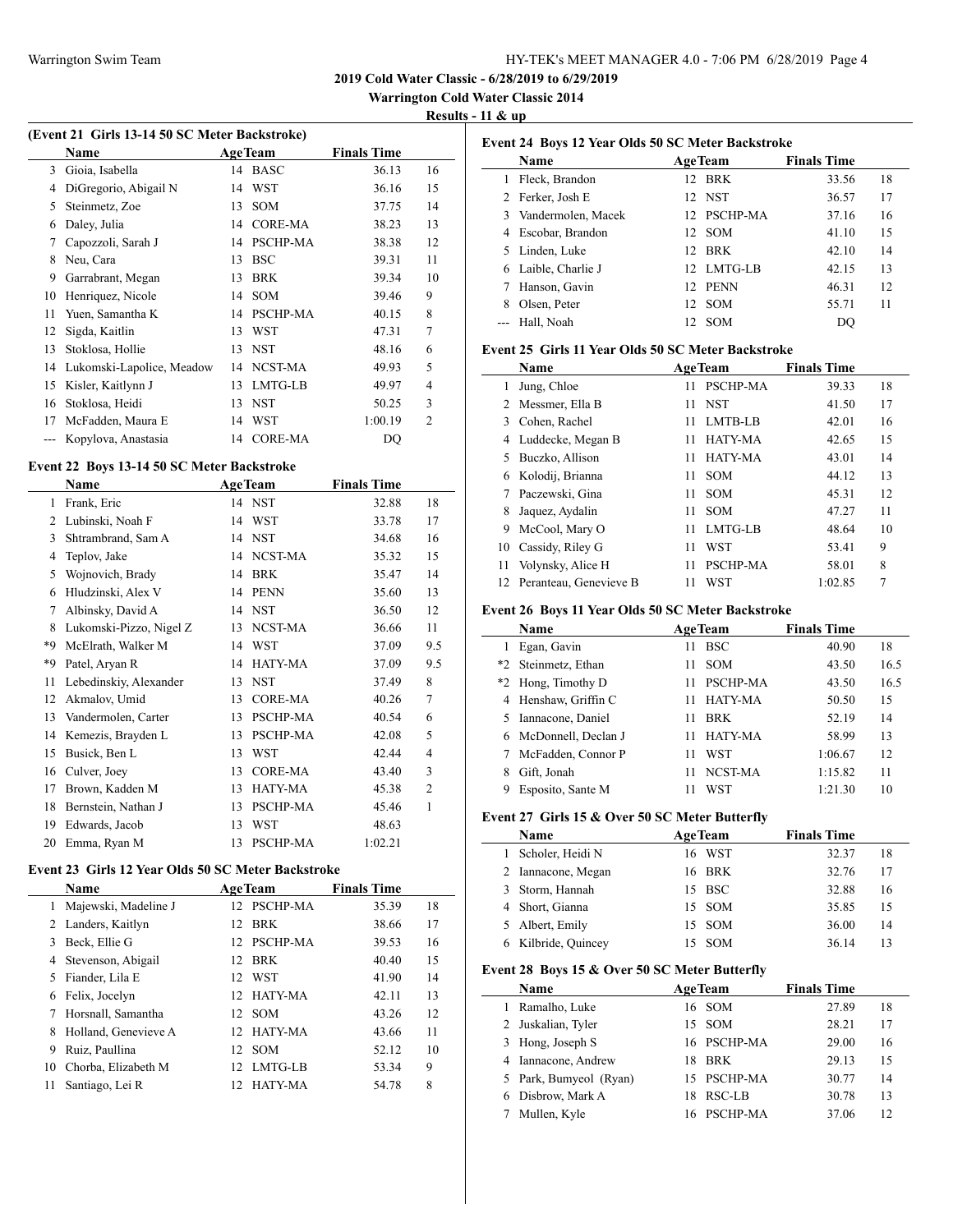### Warrington Swim Team HY-TEK's MEET MANAGER 4.0 - 7:06 PM 6/28/2019 Page 5

**2019 Cold Water Classic - 6/28/2019 to 6/29/2019**

**Warrington Cold Water Classic 2014**

**Results - 11 & up**

| Event 29 Girls 13-14 50 SC Meter Butterfly |  |  |  |  |  |  |
|--------------------------------------------|--|--|--|--|--|--|
| <b>Finals Time</b>                         |  |  |  |  |  |  |
| 32.84<br>18                                |  |  |  |  |  |  |
| 17<br>32.88                                |  |  |  |  |  |  |
| 34.09<br>16                                |  |  |  |  |  |  |
| 34.25<br>15                                |  |  |  |  |  |  |
| 35.06<br>14                                |  |  |  |  |  |  |
| 36.00<br>13                                |  |  |  |  |  |  |
| 36.44<br>12                                |  |  |  |  |  |  |
| 36.69<br>11                                |  |  |  |  |  |  |
| 37.40<br>10                                |  |  |  |  |  |  |
| 38.37<br>9                                 |  |  |  |  |  |  |
| 8<br>38.65                                 |  |  |  |  |  |  |
| 7<br>39.51                                 |  |  |  |  |  |  |
| 39.95<br>6                                 |  |  |  |  |  |  |
| 5<br>41.71                                 |  |  |  |  |  |  |
| 45.10<br>$\overline{4}$                    |  |  |  |  |  |  |
| 3<br>49.42                                 |  |  |  |  |  |  |
| $\overline{c}$<br>51.42                    |  |  |  |  |  |  |
| 1:01.84<br>1                               |  |  |  |  |  |  |
| DQ                                         |  |  |  |  |  |  |
|                                            |  |  |  |  |  |  |

### **Event 30 Boys 13-14 50 SC Meter Butterfly**

|    | Name                   |    | <b>AgeTeam</b>  | <b>Finals Time</b> |                |
|----|------------------------|----|-----------------|--------------------|----------------|
| 1  | Frank, Eric            | 14 | <b>NST</b>      | 29.96              | 18             |
| 2  | Lee, Michael           | 14 | <b>BSC</b>      | 30.03              | 17             |
| 3  | Shtrambrand, Sam A     | 14 | <b>NST</b>      | 30.91              | 16             |
| 4  | Lubinski, Noah F       | 14 | <b>WST</b>      | 32.25              | 15             |
| 5  | Wojnovich, Brady       | 14 | <b>BRK</b>      | 32.69              | 14             |
| 6  | Albinsky, David A      | 14 | <b>NST</b>      | 33.32              | 13             |
| 7  | Frolov, Ilyas          | 14 | LMTG-LB         | 33.47              | 12             |
| 8  | Scholer, Richard Z     | 13 | <b>WST</b>      | 34.18              | 11             |
| 9  | McElrath, Walker M     | 14 | WST             | 34.92              | 10             |
| 10 | Lebedinskiy, Alexander | 13 | <b>NST</b>      | 35.40              | 9              |
| 11 | Akmalov, Umid          | 13 | <b>CORE-MA</b>  | 35.53              | 8              |
| 12 | McClurkin, Connor      | 14 | <b>CORE-MA</b>  | 35.71              | 7              |
| 13 | Patel, Aryan R         | 14 | <b>HATY-MA</b>  | 35.91              | 6              |
| 14 | Shea, Jack             | 13 | NCST-MA         | 36.41              | 5              |
| 15 | Kemezis, Brayden L     | 13 | <b>PSCHP-MA</b> | 36.54              | 4              |
| 16 | McDonnell, Owen T      | 13 | HATY-MA         | 39.26              | 3              |
| 17 | Carroll, Chris J       | 13 | HATY-MA         | 44.63              | $\overline{2}$ |
| 18 | Bernstein, Nathan J    | 13 | <b>PSCHP-MA</b> | 44.64              | 1              |
| 19 | Culver, Joey           | 13 | <b>CORE-MA</b>  | 46.63              |                |

### **Event 31 Girls 12 Year Olds 50 SC Meter Butterfly**

|    | <b>Name</b>          |                 | <b>AgeTeam</b>  | <b>Finals Time</b> |    |
|----|----------------------|-----------------|-----------------|--------------------|----|
| 1  | Landers, Kaitlyn     | 12 <sub>1</sub> | <b>BRK</b>      | 33.07              | 18 |
| 2  | Majewski, Madeline J | 12.             | <b>PSCHP-MA</b> | 34.22              | 17 |
| 3  | Kennedy, Emily L     | 12.             | PENN            | 37.36              | 16 |
| 4  | Stevenson, Abigail   | 12.             | <b>BRK</b>      | 37.89              | 15 |
| 5  | Shackelford, Madison | 12.             | <b>PSCHP-MA</b> | 38.50              | 14 |
| 6  | Fiander, Lila E      | 12.             | WST             | 39.08              | 13 |
|    | Sutherland, Amelia   | 12.             | <b>PENN</b>     | 40.13              | 12 |
| 8  | Beck, Ellie G        | 12              | <b>PSCHP-MA</b> | 41.00              | 11 |
| 9  | Horsnall, Samantha   | 12 <sup>1</sup> | <b>SOM</b>      | 41.20              | 10 |
| 10 | Felix, Jocelyn       | 12.             | HATY-MA         | 46.15              | 9  |
|    | Holland, Genevieve A | 12              | HATY-MA         | 47.28              | 8  |

| Event 32 Boys 12 Year Olds 50 SC Meter Butterfly |                      |     |                |                    |    |  |
|--------------------------------------------------|----------------------|-----|----------------|--------------------|----|--|
|                                                  | Name                 |     | <b>AgeTeam</b> | <b>Finals Time</b> |    |  |
| 1                                                | Fleck, Brandon       | 12  | <b>BRK</b>     | 31.70              | 18 |  |
|                                                  | 2 Lee, Ryan          |     | 12 BSC         | 31.84              | 17 |  |
| 3.                                               | Ferker. Josh E       |     | 12 NST         | 36.34              | 16 |  |
|                                                  | 4 Vandermolen, Macek |     | 12 PSCHP-MA    | 38.50              | 15 |  |
|                                                  | 5 Linden, Luke       | 12  | BRK            | 39.88              | 14 |  |
| 6                                                | Grosse, Keegan       |     | 12 PENN        | 41.26              | 13 |  |
|                                                  | Laible, Charlie J    |     | 12 LMTG-LB     | 41.85              | 12 |  |
| 8                                                | Hanson, Gavin        | 12. | PENN           | 52.35              | 11 |  |
| 9                                                | Olsen, Peter         | 12. | <b>SOM</b>     | 1:00.12            | 10 |  |

#### **Event 33 Girls 11 Year Olds 50 SC Meter Butterfly**

|    | Name                 |    | <b>AgeTeam</b>  | <b>Finals Time</b> |    |
|----|----------------------|----|-----------------|--------------------|----|
|    | Thoennes, Emma R     | 11 | <b>PENN</b>     | 36.65              | 18 |
|    | 2 Messmer, Ella B    | 11 | <b>NST</b>      | 39.37              | 17 |
|    | 3 Cohen, Rachel      | 11 | LMTB-LB         | 39.87              | 16 |
| 4  | Kolodij, Brianna     | 11 | <b>SOM</b>      | 39.94              | 15 |
| 5  | Luddecke, Megan B    | 11 | HATY-MA         | 41.05              | 14 |
| 6  | Short, Sophia        | 11 | <b>SOM</b>      | 41.41              | 13 |
|    | Buczko, Allison      | 11 | <b>HATY-MA</b>  | 43.34              | 12 |
| 8  | Paczewski, Gina      | 11 | <b>SOM</b>      | 45.95              | 11 |
| 9  | Jung, Chloe          | 11 | <b>PSCHP-MA</b> | 46.09              | 10 |
| 10 | Finlaw, Jacqueline R | 11 | WST             | 46.59              | 9  |
| 11 | McCool, Mary O       |    | LMTG-LB         | 47.31              | 8  |

### **Event 34 Boys 11 Year Olds 50 SC Meter Butterfly**

|    | Name                   | <b>AgeTeam</b>        | <b>Finals Time</b> |    |
|----|------------------------|-----------------------|--------------------|----|
| 1. | Hong, Timothy D        | PSCHP-MA              | 37.76              | 18 |
|    | 2 Egan, Gavin          | <b>BSC</b><br>11      | 38.71              | 17 |
|    | 3 Chung, Jimin         | <b>PSCHP-MA</b><br>11 | 39.00              | 16 |
|    | 4 Steinmetz, Ethan     | <b>SOM</b><br>11      | 41.81              | 15 |
|    | 5 McFadden, Connor P   | WST                   | 58.38              | 14 |
|    | 6 McDonnell, Declan J  | HATY-MA               | 1:00.14            | 13 |
|    | Auspitz, Jacob H       | HATY-MA               | 1:04.78            | 12 |
|    | --- Henshaw, Griffin C | HATY-MA               | DO                 |    |

### **Event 35 Girls 15 & Over 100 SC Meter IM**

| Name                  | <b>AgeTeam</b>    | <b>Finals Time</b> |    |
|-----------------------|-------------------|--------------------|----|
| Scholer, Haley N      | WST<br>15         | 1:09.90            | 18 |
| 2 Scholer, Heidi N    | 16 WST            | 1:13.23            | 17 |
| 3 Storm, Hannah       | <b>BSC</b><br>15  | 1:13.37            | 16 |
| 4 Iannacone, Megan    | BRK<br>16         | 1:16.84            | 15 |
| 5 Kilbride, Quincey   | <b>SOM</b><br>15. | 1:19.91            | 14 |
| 6 Jucewicz, Brianna L | WST<br>15         | 1:21.57            | 13 |
| Albert, Emily         | <b>SOM</b><br>15  | 1:22.95            | 12 |
| Celona, Gabby         | <b>SOM</b><br>16. | 1:23.69            | 11 |

### **Event 36 Boys 15 & Over 100 SC Meter IM**

| Name                   | <b>AgeTeam</b>   | <b>Finals Time</b> |    |
|------------------------|------------------|--------------------|----|
| 1 Hong, Joseph S       | 16 PSCHP-MA      | 1:03.93            | 18 |
| 2 Ramalho, Luke        | 16 SOM           | 1:05.28            | 17 |
| 3 Iannacone, Andrew    | <b>BRK</b><br>18 | 1:05.29            | 16 |
| 4 Juskalian, Tyler     | <b>SOM</b><br>15 | 1:06.22            | 15 |
| 5 Kircher, Ryan        | 16 WST           | 1:10.25            | 14 |
| 6 Park, Bumyeol (Ryan) | PSCHP-MA<br>15   | 1:11.03            | 13 |
| Mullen, Kyle           | 16 PSCHP-MA      | 1:27.51            | 12 |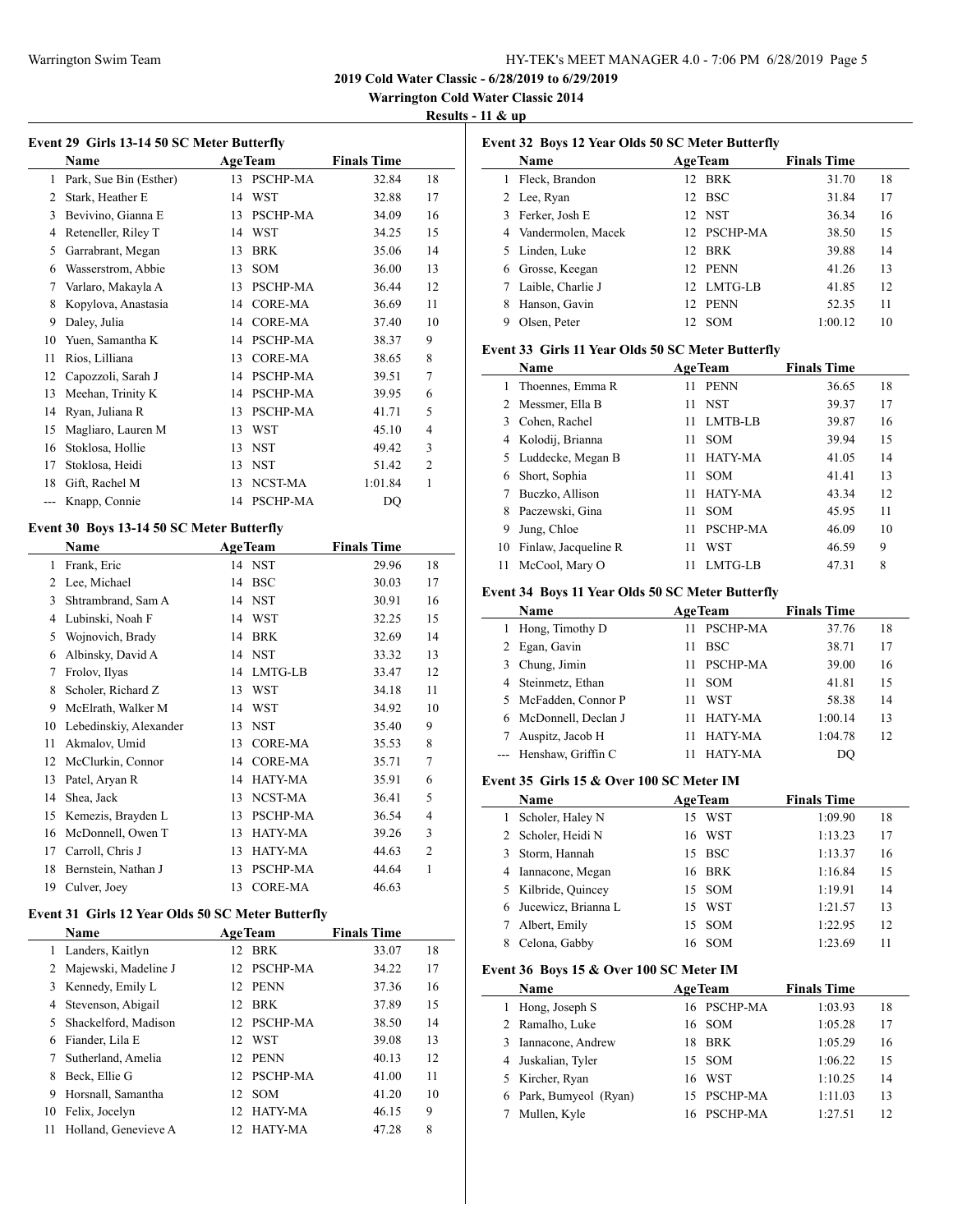**Warrington Cold Water Classic 2014**

### **Results - 11 & up**

| Event 37 Girls 13-14 100 SC Meter IM |                        |    |                 |                    |                |  |  |
|--------------------------------------|------------------------|----|-----------------|--------------------|----------------|--|--|
|                                      | Name                   |    | <b>AgeTeam</b>  | <b>Finals Time</b> |                |  |  |
| 1                                    | Stark, Ilene R         | 14 | WST             | 1:11.84            | 18             |  |  |
| 2                                    | Park, Sue Bin (Esther) | 13 | PSCHP-MA        | 1:13.84            | 17             |  |  |
| 3                                    | Stark, Heather E       | 14 | WST             | 1:16.90            | 16             |  |  |
| 4                                    | Bevivino, Gianna E     | 13 | PSCHP-MA        | 1:17.12            | 15             |  |  |
| 5                                    | Reteneller, Riley T    | 14 | <b>WST</b>      | 1:18.44            | 14             |  |  |
| 6                                    | DiGregorio, Abigail N  | 14 | <b>WST</b>      | 1:18.69            | 13             |  |  |
| 7                                    | Steinmetz, Zoe         | 13 | <b>SOM</b>      | 1:19.19            | 12             |  |  |
| 8                                    | Pennisi, Morgan        | 13 | SOM             | 1:20.66            | 11             |  |  |
| 9                                    | Rossi, Ella N          | 13 | RSC-LB          | 1:21.34            | 10             |  |  |
| 10                                   | Kopylova, Anastasia    | 14 | <b>CORE-MA</b>  | 1:21.91            | 9              |  |  |
| 11                                   | Varlaro, Makayla A     | 13 | PSCHP-MA        | 1:22.68            | 8              |  |  |
| 12                                   | Wasserstrom, Abbie     | 13 | <b>SOM</b>      | 1:23.06            | 7              |  |  |
| 13                                   | Garrabrant, Megan      | 13 | <b>BRK</b>      | 1:24.19            | 6              |  |  |
| 14                                   | Rudden, Courtney J     | 13 | HATY-MA         | 1:25.34            | 5              |  |  |
| 15                                   | Yuen, Samantha K       | 14 | PSCHP-MA        | 1:25.75            | $\overline{4}$ |  |  |
| 16                                   | Capozzoli, Sarah J     | 14 | PSCHP-MA        | 1:27.13            | 3              |  |  |
| 17                                   | Daley, Julia           | 14 | <b>CORE-MA</b>  | 1:28.53            | $\overline{c}$ |  |  |
| 18                                   | Neu, Cara              | 13 | <b>BSC</b>      | 1:29.04            | 1              |  |  |
| 19                                   | Meehan, Trinity K      | 14 | <b>PSCHP-MA</b> | 1:31.01            |                |  |  |
| 20                                   | Matsick, Julia G       | 13 | <b>WST</b>      | 1:33.21            |                |  |  |
| 21                                   | Ryan, Juliana R        | 13 | PSCHP-MA        | 1:36.26            |                |  |  |
| 22                                   | Magliaro, Lauren M     | 13 | WST             | 1:37.76            |                |  |  |
| 23                                   | Stoklosa, Heidi        | 13 | <b>NST</b>      | 1:49.37            |                |  |  |
| 24                                   | Gift, Rachel M         | 13 | NCST-MA         | 2:07.27            |                |  |  |
| ---                                  | Knapp, Connie          | 14 | <b>PSCHP-MA</b> | DQ                 |                |  |  |

### **Event 38 Boys 13-14 100 SC Meter IM**

 $\overline{a}$ 

L,

|    | <b>AgeTeam</b><br>Name  |    |                 | <b>Finals Time</b> |                |
|----|-------------------------|----|-----------------|--------------------|----------------|
| 1  | Frank, Eric             | 14 | <b>NST</b>      | 1:12.11            | 18             |
| 2  | Wojnovich, Brady        | 14 | <b>BRK</b>      | 1:14.24            | 17             |
| 3  | Scholer, Richard Z      | 13 | <b>WST</b>      | 1:15.85            | 16             |
| 4  | Teplov, Jake            | 14 | NCST-MA         | 1:16.90            | 15             |
| 5  | Shtrambrand, Sam A      |    | 14 NST          | 1:17.12            | 14             |
| 6  | Albinsky, David A       | 14 | <b>NST</b>      | 1:17.62            | 13             |
| 7  | Lubinski, Noah F        | 14 | <b>WST</b>      | 1:17.65            | 12             |
| 8  | Shea, Jack              | 13 | NCST-MA         | 1:18.34            | 11             |
| 9  | Lukomski-Pizzo, Nigel Z | 13 | NCST-MA         | 1:20.00            | 10             |
| 10 | McClurkin, Connor       | 14 | <b>CORE-MA</b>  | 1:21.13            | 9              |
| 11 | McElrath, Walker M      | 14 | <b>WST</b>      | 1:22.50            | 8              |
| 12 | Akmalov, Umid           | 13 | <b>CORE-MA</b>  | 1:23.34            | 7              |
| 13 | Patel, Aryan R          | 14 | HATY-MA         | 1:23.48            | 6              |
| 14 | Vandermolen, Carter     | 13 | <b>PSCHP-MA</b> | 1:26.54            | 5              |
| 15 | Carroll, Chris J        | 13 | <b>HATY-MA</b>  | 1:30.63            | 4              |
| 16 | Bernstein, Nathan J     | 13 | <b>PSCHP-MA</b> | 1:34.03            | 3              |
| 17 | Busick, Ben L           | 13 | WST             | 1:38.19            | $\overline{2}$ |
| 18 | Culver, Joey            | 13 | <b>CORE-MA</b>  | 1:38.25            | 1              |
| 19 | Edwards, Jacob          | 13 | <b>WST</b>      | 1:42.28            |                |
| 20 | Finlaw, Michael J       | 13 | <b>WST</b>      | 1:48.22            |                |

## **Event 39 Girls 12 Year Olds 100 SC Meter IM**

| <b>Name</b>            | <b>AgeTeam</b> |         |    |
|------------------------|----------------|---------|----|
| 1 Majewski, Madeline J | 12 PSCHP-MA    | 1:17.78 | 18 |
| 2 Landers, Kaitlyn     | 12 BRK         | 1:20.02 |    |
| 3 Kennedy, Emily L     | 12 PENN        | 1:24.60 | 16 |
| 4 Shackelford, Madison | 12 PSCHP-MA    | 1:25.28 | 15 |

|   | 5 Stevenson, Abigail  | 12 BRK      | 1:25.83 | 14   |
|---|-----------------------|-------------|---------|------|
|   | *6 Sutherland, Amelia | 12 PENN     | 1:28.42 | 12.5 |
|   | *6 Beck, Ellie G      | 12 PSCHP-MA | 1:28.42 | 12.5 |
| 8 | Fiander, Lila E       | 12 WST      | 1:30.87 | 11   |
|   | 9 Felix, Jocelyn      | 12 HATY-MA  | 1:32.06 | 10   |
|   | 10 Horsnall, Samantha | - SOM       | 1:36.18 | 9    |

### **Event 40 Boys 12 Year Olds 100 SC Meter IM**

|   | Name                 | <b>AgeTeam</b>   |            | <b>Finals Time</b> |    |
|---|----------------------|------------------|------------|--------------------|----|
|   | Fleck, Brandon       | 12.              | BRK        | 1:12.89            | 18 |
|   | 2 Lee, Ryan          | 12 <sup>12</sup> | <b>BSC</b> | 1:16.13            | 17 |
|   | 3 Ferker, Josh E     |                  | 12 NST     | 1:16.84            | 16 |
|   | 4 Vandermolen, Macek | 12               | PSCHP-MA   | 1:26.95            | 15 |
|   | 5 Grosse, Keegan     | 12               | PENN       | 1:27.45            | 14 |
| 6 | Linden, Luke         | 12               | <b>BRK</b> | 1:28.84            | 13 |
|   | Laible, Charlie J    |                  | 12 LMTG-LB | 1:31.59            | 12 |
| 8 | Escobar, Brandon     | 12               | <b>SOM</b> | 1:35.91            | 11 |
| 9 | Olsen, Peter         |                  | <b>SOM</b> | 2:05.20            | 10 |

### **Event 41 Girls 11 Year Olds 100 SC Meter IM**

| Name<br><b>AgeTeam</b> |                         |    | <b>Finals Time</b> |         |    |
|------------------------|-------------------------|----|--------------------|---------|----|
| 1.                     | Thoennes, Emma R        | 11 | <b>PENN</b>        | 1:20.52 | 18 |
| 2                      | Fields, Whitney         | 11 | HATY-MA            | 1:25.48 | 17 |
|                        | 3 Kolodij, Brianna      | 11 | <b>SOM</b>         | 1:27.89 | 16 |
| 4                      | Cohen, Rachel           | 11 | LMTB-LB            | 1:28.15 | 15 |
|                        | 5 Luddecke, Megan B     | 11 | HATY-MA            | 1:30.21 | 14 |
| 6                      | Messmer, Ella B         | 11 | <b>NST</b>         | 1:32.87 | 13 |
|                        | Descher, Carol Ann      | 11 | <b>SOM</b>         | 1:32.91 | 12 |
| 8                      | Jung, Chloe             | 11 | PSCHP-MA           | 1:32.94 | 11 |
| 9                      | Buczko, Allison         | 11 | HATY-MA            | 1:36.38 | 10 |
| 10                     | Paczewski, Gina         | 11 | <b>SOM</b>         | 1:39.31 | 9  |
| 11                     | Cassidy, Riley G        | 11 | WST                | 1:48.81 | 8  |
|                        | 12 Finlaw, Jacqueline R | 11 | WST                | 1:50.73 | 7  |

### **Event 42 Boys 11 Year Olds 100 SC Meter IM**

| <b>AgeTeam</b><br><b>Name</b> |  |             | <b>Finals Time</b> |    |  |
|-------------------------------|--|-------------|--------------------|----|--|
| 1 Hong, Timothy D             |  | 11 PSCHP-MA | 1:24.72            | 18 |  |
| 2 Chung, Jimin                |  | 11 PSCHP-MA | 1:27.44            | 17 |  |
| 3 Egan, Gavin                 |  | $11$ BSC    | 1:27.55            | 16 |  |
| 4 Steinmetz, Ethan            |  | – SOM       | 1:27.85            | 15 |  |
| 5 Iannacone, Daniel           |  | <b>RRK</b>  | 1:58.23            | 14 |  |

## **Combined Team Scores**

 $\overline{\phantom{0}}$ 

|    | Combined Team Scores - Through Event 42 |        |
|----|-----------------------------------------|--------|
|    | 1. Philadelphia Sports Club             | 1130.5 |
|    | 2. Somerton Sharks Swim Team            | 997.5  |
|    | 3. Warrington Swim Team                 | 919.5  |
| 4. | <b>Brookside</b>                        | 630.5  |
|    | 5. Hatboro Area YMCA                    | 462.5  |
|    | 6. Northampton Valley Swim Team         | 418    |
| 7. | Penn Aquatics Lbsl                      | 306    |
| 8. | <b>Bustleton Roadrunners</b>            | 267    |
|    | 9. Newtown Crossing                     | 204    |
|    | 10. Lower Makefield Township Swim       | 164    |
|    | 11. Neshaminy Core                      | 161.5  |
|    | 12. Richboro Swim and Dive Team         | 91     |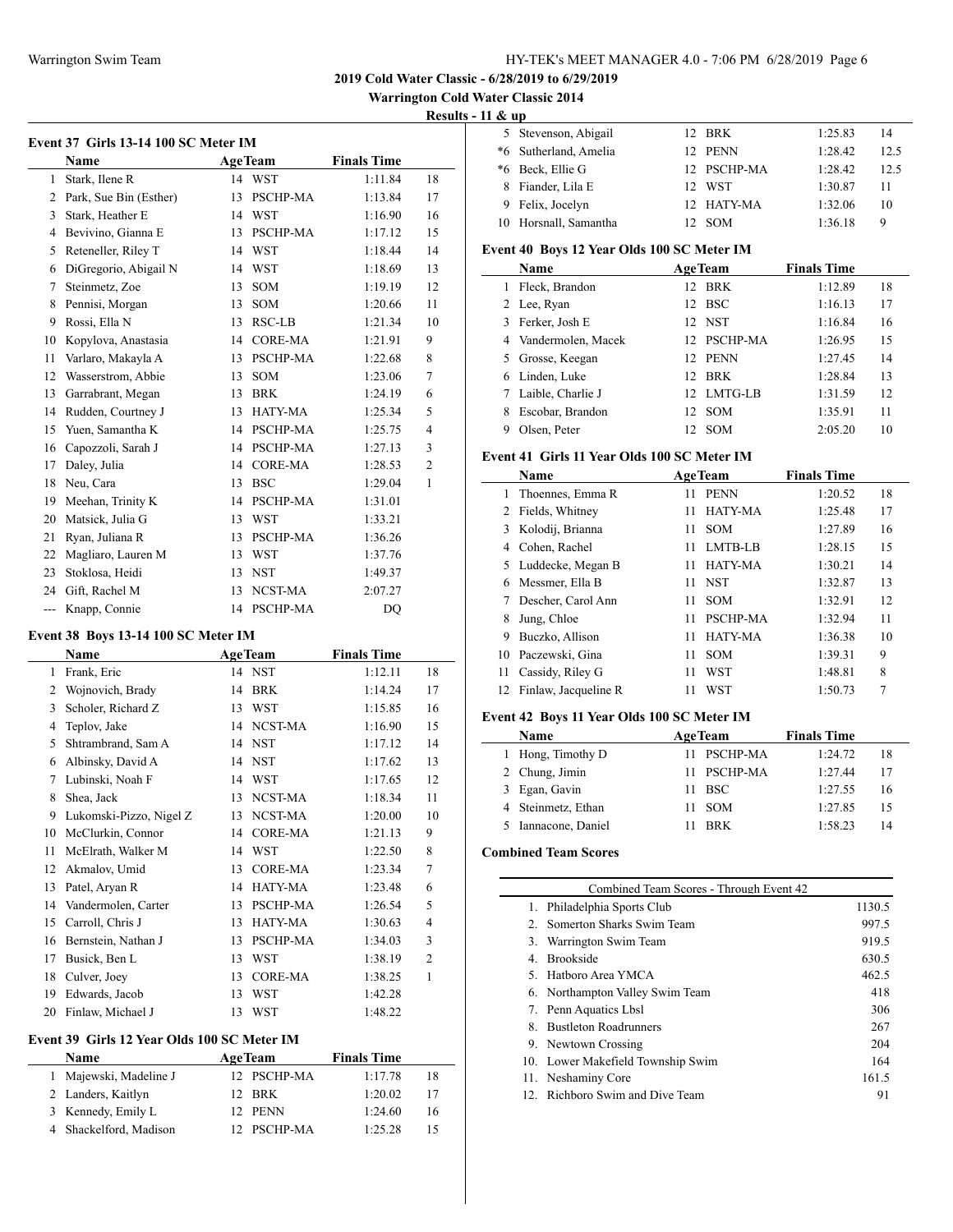| <b>Warrington Cold Water Classic 2014</b> |    |  |  |
|-------------------------------------------|----|--|--|
| Results - $11 \& \text{up}$               |    |  |  |
| (Combined Team Scores)                    |    |  |  |
| 13. Lower Makefield Township Swim         | 76 |  |  |
| 14. Bryn Athyn Swim Club                  | 33 |  |  |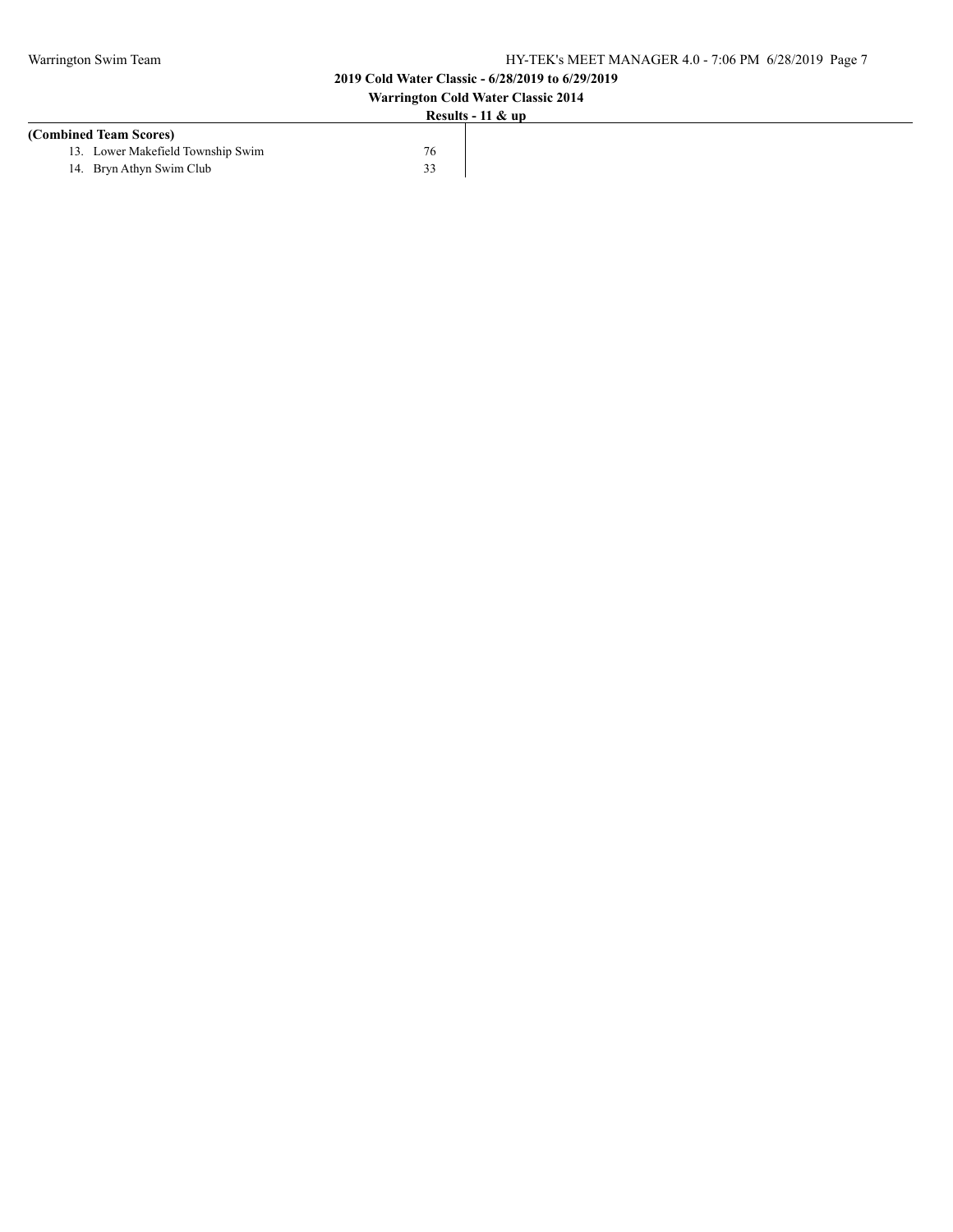**Warrington Cold Water Classic 2014**

**Results - 10 & Under**

 $\overline{a}$ 

 $\overline{a}$ 

| Event 43 Girls 10 Year Olds 50 SC Meter Freestyle |                          |    |                 |                    |                |  |  |
|---------------------------------------------------|--------------------------|----|-----------------|--------------------|----------------|--|--|
|                                                   | Name                     |    | <b>AgeTeam</b>  | <b>Finals Time</b> |                |  |  |
| $\mathbf{1}$                                      | Karasinski, Gabriella    | 10 | <b>BRK</b>      | 33.41              | 18             |  |  |
| 2                                                 | Majewski, Anna C         | 10 | PSCHP-MA        | 33.71              | 17             |  |  |
| 3                                                 | Lebedinskiy, Chelsea     | 10 | <b>NST</b>      | 35.40              | 16             |  |  |
| 4                                                 | Wood, Raegan             | 10 | <b>SOM</b>      | 37.06              | 15             |  |  |
| 5                                                 | Jiras, Taylor L          | 10 | RSC-LB          | 37.56              | 14             |  |  |
| 6                                                 | Clark, Gabriella         | 10 | <b>SOM</b>      | 37.86              | 13             |  |  |
| 7                                                 | Jerardi, Lily L          | 10 | HATY-MA         | 38.34              | 12             |  |  |
| 8                                                 | Lotta, Grace K           | 10 | LMTG-LB         | 38.80              | 11             |  |  |
| 9                                                 | Shackelford, Chloe       | 10 | PSCHP-MA        | 38.84              | 10             |  |  |
| 10                                                | Meehan, Grace            | 10 | WIN-PC          | 38.97              | 9              |  |  |
| 11                                                | Garcia-Silva, Carolina G | 10 | HATY-MA         | 39.93              | 8              |  |  |
| 12                                                | Bevivino, Luca V         | 10 | <b>PSCHP-MA</b> | 39.96              | 7              |  |  |
| 13                                                | Chayka, Abigail S        | 10 | PSCHP-MA        | 40.00              | 6              |  |  |
| 14                                                | Geberth, Becca L         | 10 | LMTG-LB         | 40.62              | 5              |  |  |
| 15                                                | Patel, Aryana V          | 10 | HATY-MA         | 41.38              | $\overline{4}$ |  |  |
| 16                                                | Swanson, Annika          | 10 | <b>SOM</b>      | 42.81              | 3              |  |  |
| $*17$                                             | Moore, Allison T         | 10 | PSCHP-MA        | 44.03              | 1.5            |  |  |
| $*17$                                             | Guinan, Claire           | 10 | <b>SOM</b>      | 44.03              | 1.5            |  |  |
| 19                                                | Schmidt, Zoe O           | 10 | HATY-MA         | 44.87              |                |  |  |
| 20                                                | McVan, Taylor S          | 10 | LMTB-LB         | 44.96              |                |  |  |
| 21                                                | Dudkina, Natalie V       | 10 | PSCHP-MA        | 45.20              |                |  |  |
| 22                                                | Descher, Catherine       | 10 | SOM             | 45.25              |                |  |  |
| 23                                                | Finlaw, Elizabeth A      | 10 | WST             | 45.31              |                |  |  |
| 24                                                | Showaker, Erin J         | 10 | <b>WST</b>      | 48.37              |                |  |  |
| 25                                                | Gould, Paige N           | 10 | LMTB-LB         | 50.50              |                |  |  |
|                                                   |                          |    |                 |                    |                |  |  |

### **Event 44 Boys 10 Year Olds 50 SC Meter Freestyle**

| Name |                      |    | <b>AgeTeam</b> | <b>Finals Time</b> |                |
|------|----------------------|----|----------------|--------------------|----------------|
| 1    | Brown, Thatcher      | 10 | <b>SOM</b>     | 31.81              | 18             |
| 2    | Gonzalez, Nate L     | 10 | <b>PENN</b>    | 35.04              | 17             |
| 3    | Johnson, Brady P     | 10 | LMTG-LB        | 35.75              | 16             |
| 4    | Johnson, Dylan       | 10 | <b>PENN</b>    | 37.51              | 15             |
| 5    | Horsnall, Bradley    | 10 | <b>SOM</b>     | 38.09              | 14             |
| 6    | Kawaguchi, Lucas     | 10 | <b>SOM</b>     | 38.50              | 13             |
| 7    | Jang, Nathan I       | 10 | PSCHP-MA       | 38.64              | 12             |
| 8    | Kemezis, Tyler W     | 10 | PSCHP-MA       | 39.33              | 11             |
| 9    | Linden, Teddy        | 10 | <b>BRK</b>     | 40.49              | 10             |
| 10   | Rooney, Brendan L    | 10 | <b>NST</b>     | 41.44              | 9              |
| 11   | Grasso, Anthony      | 10 | <b>WST</b>     | 41.47              | 8              |
| 12   | Grasso, Luke         | 10 | <b>WST</b>     | 42.65              | 7              |
| 13   | Grasso, Joseph       | 10 | <b>WST</b>     | 43.41              | 6              |
| 14   | Michalski, William F | 10 | HATY-MA        | 44.50              | 5              |
| 15   | Moore, Dennis M      | 10 | PSCHP-MA       | 45.37              | 4              |
| 16   | Eremine, Daniel      | 10 | <b>NST</b>     | 47.01              | 3              |
| 17   | Rudden, Zachary      | 10 | HATY-MA        | 48.19              | $\overline{2}$ |
| 18   | Wiener, Zach D       | 10 | LMTB-LB        | 48.21              | 1              |
| 19   | Long, Ben L          | 10 | LMTG-LB        | 48.68              |                |
| 20   | Beck, Matthew R      | 10 | PSCHP-MA       | 49.96              |                |
| 21   | Chorba, Michael T    | 10 | LMTG-LB        | 50.46              |                |
| 22   | Carroll, Matt A      | 10 | HATY-MA        | 1:07.65            |                |

#### **Event 45 Girls 9 Year Olds 50 SC Meter Freestyle**

| <b>Name</b>       | <b>AgeTeam</b> | <b>Finals Time</b> |
|-------------------|----------------|--------------------|
| 1 Bowen, Marika   | 9 SOM          | 34.40<br>18        |
| 2 Landers, Meghan | 9 BRK          | 37.56              |

| 3 Jarantow, Alexandra K | 9 LMTG-LB  | 39.87   | 16 |  |
|-------------------------|------------|---------|----|--|
| 4 Gujare, Sara R        | 9 HATY-MA  | 41.76   | 15 |  |
| 5 Pennisi, Sammy        | <b>SOM</b> | 45.51   | 14 |  |
| 6 Daniel, Abby          | 9 WST      | 45.91   | 13 |  |
| 7 Olsen, Margaret       | 9 SOM      | 1:11.12 | 12 |  |
| Bragg, Joella A         | WST        | 1:22.39 |    |  |

### **Event 46 Boys 9 Year Olds 50 SC Meter Freestyle**

|    | Name                   | <b>AgeTeam</b> |                 | <b>Finals Time</b> |    |
|----|------------------------|----------------|-----------------|--------------------|----|
|    | 1 Kovtounenko, Andrew  | 9              | <b>NST</b>      | 32.28              | 18 |
| 2  | Fleming, Chase         | 9              | <b>BSC</b>      | 36.07              | 17 |
| 3  | McCool, Luke J         | 9              | LMTG-LB         | 37.96              | 16 |
| 4  | Varlaro, Michael J     | 9              | <b>PSCHP-MA</b> | 42.01              | 15 |
| 5  | Kelly, Dylan J         | 9              | LMTB-LB         | 42.49              | 14 |
| 6  | Monaco, Domenic J      | 9              | LMTG-LB         | 42.69              | 13 |
|    | Centafont, Alexander J | 9              | WST             | 43.46              | 12 |
| 8. | Sourotkine, Michael J  | 9              | HATY-MA         | 44.51              | 11 |
| 9  | Murphy, Caleb M        | 9              | <b>PENN</b>     | 50.16              | 10 |
| 10 | Schollin, Dylan R      | 8              | WST             | 56.95              | 9  |
| 11 | Volynsky, Samuel I     | 9              | PSCHP-MA        | 1:04.81            | 8  |
| 12 | Eremine, Gregory       | 9              | <b>NST</b>      | 1:13.62            | 7  |

### **Event 47 Girls 8 Year Olds 25 SC Meter Freestyle**

| Name |                      |   | <b>AgeTeam</b> | <b>Finals Time</b> |                |
|------|----------------------|---|----------------|--------------------|----------------|
| 1    | Karasinski, Helen    | 8 | <b>BRK</b>     | 18.66              | 18             |
| 2    | Bochnowicz, Julianna | 8 | NCST-MA        | 19.12              | 17             |
| 3    | Moore, Colleen K     | 8 | PSCHP-MA       | 19.22              | 16             |
| 4    | Hornby, Avery C      | 8 | HATY-MA        | 19.90              | 15             |
| 5    | Ellis, Abbie M       | 8 | LMTG-LB        | 20.12              | 14             |
| 6    | Laible, Aubrey T     | 8 | LMTG-LB        | 21.00              | 13             |
| 7    | Bochnowicz, Velina   | 8 | NCST-MA        | 21.88              | 12             |
| 8    | Ensig, Riley A       | 8 | LMTG-LB        | 23.03              | 11             |
| 9    | Dougherty, Ella S    | 8 | LMTB-LB        | 23.16              | 10             |
| 10   | Boyer, Samantha      | 8 | SOM            | 23.53              | 9              |
| 11   | Holland, Gillian S   | 8 | HATY-MA        | 23.63              | 8              |
| 12   | Stoklosa, Stephanie  | 8 | <b>NST</b>     | 24.21              | 7              |
| 13   | Bedell, Aubrey E     | 8 | LMTB-LB        | 25.07              | 6              |
| 14   | Goddard, Emma R      | 8 | RSC-LB         | 25.21              | 5              |
| 15   | Thierolf, Dara B     | 8 | WST            | 25.33              | 4              |
| 16   | McCarey, Natalie J   | 8 | WST            | 27.43              | 3              |
| 17   | Saguil, Ella M       | 8 | LMTG-LB        | 30.25              | $\overline{2}$ |
| 18   | Prentice, Sam K      | 8 | LMTB-LB        | 36.66              | 1              |
|      | Jucewicz, Carys R    | 8 | <b>WST</b>     | X21.90             |                |

#### **Event 48 Boys 8 Year Olds 25 SC Meter Freestyle**

|    | Name                       |   | <b>AgeTeam</b>  | <b>Finals Time</b> |    |
|----|----------------------------|---|-----------------|--------------------|----|
| L  | Gitman, Max A              | 8 | <b>NST</b>      | 16.72              | 18 |
|    | 2 Lukomski-Pizzo, August M | 8 | NCST-MA         | 16.91              | 17 |
| 3  | Fleming, Kyle              | 8 | <b>BSC</b>      | 18.41              | 16 |
| 4  | Tarantino, Connor          | 8 | <b>BRK</b>      | 20.17              | 15 |
| 5. | Steinmetz, Jake            | 8 | <b>SOM</b>      | 21.83              | 14 |
| 6  | Rowe, Elliot M             | 8 | LMTG-LB         | 22.72              | 13 |
|    | Schollin, Dylan R          | 8 | WST             | 24.18              | 12 |
| 8  | Durfee, Camillo A          | 8 | <b>PSCHP-MA</b> | 24.38              | 11 |
| 9  | Guinan, Nick               | 8 | <b>SOM</b>      | 28.50              | 10 |
| 10 | Harwood, Lukas B           | 8 | LMTB-LB         | 33.09              | 9  |
| 11 | Farrell, Sam L             | 8 | LMTB-LB         | 33.46              | 8  |
| 12 | Carroll, Evan N            |   | HATY-MA         | 44.61              |    |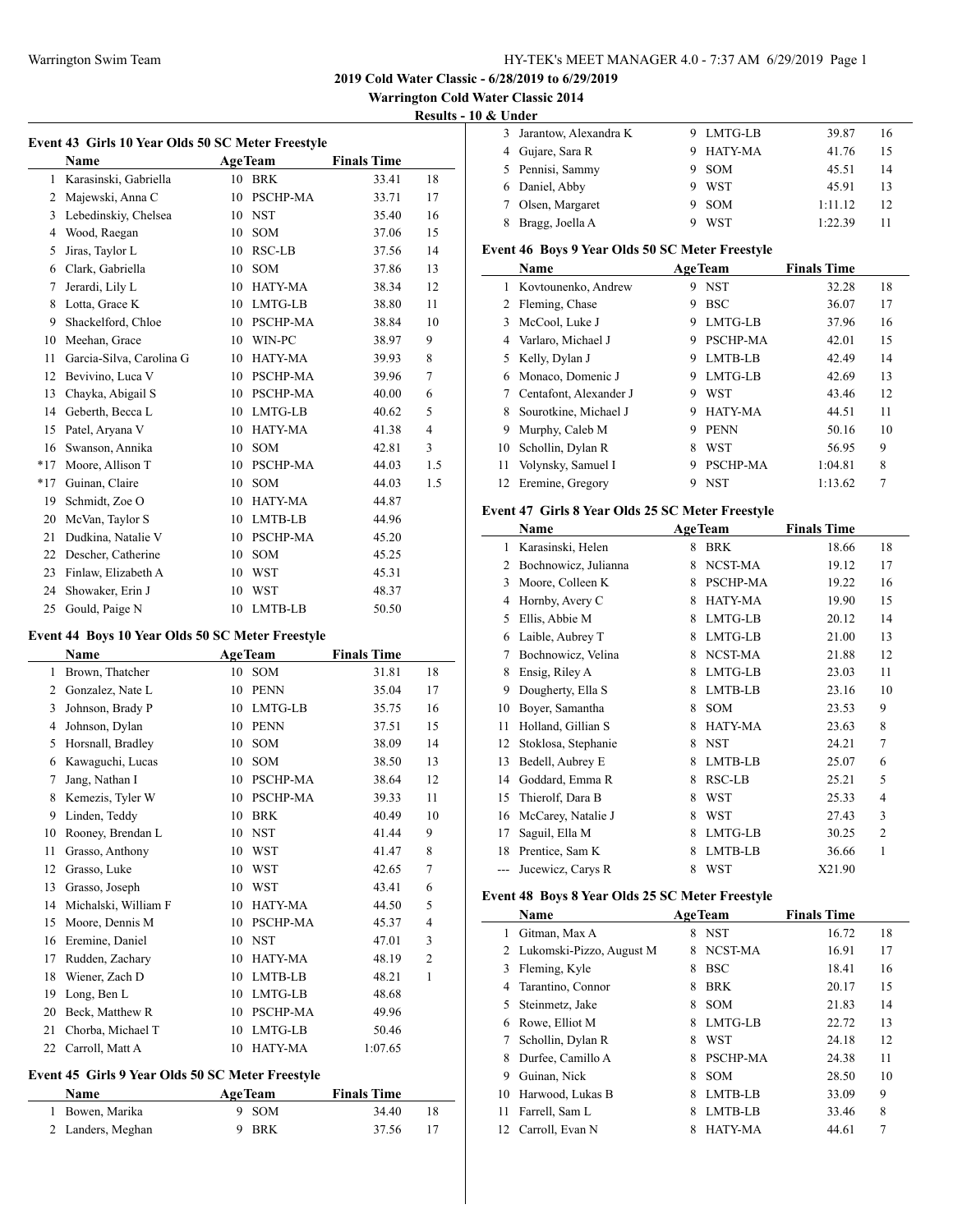**Warrington Cold Water Classic 2014**

**Results - 10 & Under**

|                | Event 49 Girls 7 Year Olds 25 SC Meter Freestyle     |    |                |                    |    |
|----------------|------------------------------------------------------|----|----------------|--------------------|----|
|                | Name                                                 |    | <b>AgeTeam</b> | <b>Finals Time</b> |    |
|                | 1 Fleck, Veronica                                    |    | 7 BRK          | 19.44              | 18 |
|                | 2 Jung, Seojin                                       |    | 7 PSCHP-MA     | 23.67              | 17 |
|                | 3 Ellis, Sadie M                                     |    | 7 LMTG-LB      | 26.07              | 16 |
|                | 4 Carroll, Julia                                     |    | 7 NCST-MA      | 28.32              | 15 |
|                | 5 Garg, Apeksha                                      |    | 7 HATY-MA      | 28.47              | 14 |
| 6              | Jaquez, Genessis                                     |    | 7 SOM          | 29.69              | 13 |
|                | 7 Rooney, Maura C                                    |    | 7 NST          | 32.84              | 12 |
| 8              | Withers, Amelia J                                    |    | 7 HATY-MA      | 33.56              | 11 |
|                | Event 50 Boys 7 Year Olds 25 SC Meter Freestyle      |    |                |                    |    |
|                | Name                                                 |    | <b>AgeTeam</b> | <b>Finals Time</b> |    |
|                | 1 Filimonov, Feliks                                  |    | 7 NST          | 15.97              | 18 |
|                | 2 Bowen, Lesnid                                      | 7  | SOM            | 16.44              | 17 |
|                | 3 Kawaguchi, Tiago                                   |    | 7 SOM          | 19.89              | 16 |
|                | 4 Albinsky, Arthur A                                 |    | 7 NST          | 21.80              | 15 |
|                | 5 Jang, Enoch W                                      |    | 7 PSCHP-MA     | 22.08              | 14 |
|                | 6 Luddecke, Jared R                                  |    | 7 HATY-MA      | 23.43              | 13 |
|                | 7 Horne, Guy L                                       |    | 7 LMTG-LB      | 23.56              | 12 |
| 8              | Long, Sam A                                          |    | 7 LMTG-LB      | 24.03              | 11 |
|                | 9 Wasserstrom, Jacob                                 |    | 7 SOM          | 27.00              | 10 |
|                | 10 Newberry, Isaak J                                 |    | 7 HATY-MA      | 28.33              | 9  |
| 11             | Basil, Logan J                                       |    | 7 PENN         | 32.61              | 8  |
|                | 12 Brailsford, Simon A                               |    | 7 LMTB-LB      | 40.64              | 7  |
| 13             | Meehan, Rylan J                                      |    | 7 PSCHP-MA     | 41.19              | 6  |
|                | 14 Patel, Vihaan V                                   |    | 7 HATY-MA      | 42.45              | 5  |
|                |                                                      |    |                |                    |    |
|                | Event 51 Girls 6 & Under 25 SC Meter Freestyle       |    |                |                    |    |
|                | Name                                                 |    | <b>AgeTeam</b> | <b>Finals Time</b> |    |
|                | 1 Kemezis, Avery I                                   |    | 6 PSCHP-MA     | 29.87              | 18 |
|                | 2 Paczewski, Julia                                   |    | 5 SOM          | 37.22              | 17 |
|                | 3 Clark, Catherine                                   |    | 5 SOM          | 41.62              | 16 |
|                | 4 Horne, Brooke E                                    |    | 6 LMTG-LB      | 42.57              | 15 |
|                | 5 McGuigan, Taylor L                                 |    | 6 LMTB-LB      | 42.67              | 14 |
|                | 6 Pollard, Ella E                                    |    | 5 WST          | 45.87              | 13 |
|                | 7 Bochnowicz, Leilani                                |    | 5 NCST-MA      | 46.17              | 12 |
|                | Event 52 Boys 6 & Under 25 SC Meter Freestyle        |    |                |                    |    |
|                | Name                                                 |    | <b>AgeTeam</b> | <b>Finals Time</b> |    |
| 1              | Ensig, Ryder M                                       | 6  | LMTG-LB        | 20.30              | 18 |
| $\overline{2}$ | Powell, Andrew                                       | 6  | SOM            | 23.40              | 17 |
| 3              | Johnson, Riley                                       |    | 6 PENN         | 25.96              | 16 |
| 4              | Kovtounenko, Alexander                               |    | 5 NST          | 27.34              | 15 |
| 5              | Dougherty, Owen T                                    |    | 6 LMTB-LB      | 33.08              | 14 |
| 6              | Rowe, Quentin M                                      |    | 6 LMTG-LB      | 34.59              | 13 |
| 7              | Murphy, Gideon J                                     |    | 6 PENN         | 45.82              | 12 |
| $\frac{1}{2}$  | Kelly, Kevin W                                       | 6  | PSCHP-MA       | X30.00             |    |
|                | Event 53 Girls 10 Year Olds 25 SC Meter Breaststroke |    |                |                    |    |
|                | Name                                                 |    | <b>AgeTeam</b> | <b>Finals Time</b> |    |
| 1              | Majewski, Anna C                                     |    | 10 PSCHP-MA    | 18.53              | 18 |
|                | 2 Karasinski, Gabriella                              | 10 | BRK            | 21.52              | 17 |
| 3              | Shackelford, Chloe                                   | 10 | PSCHP-MA       | 22.25              | 16 |
|                | 4 Wood, Raegan                                       | 10 | SOM            | 22.52              | 15 |
| 5              | Clark, Gabriella                                     | 10 | SOM            | 22.71              | 14 |
| 6              | Lebedinskiy, Chelsea                                 |    | 10 NST         | 23.48              | 13 |

Chayka, Abigail S 10 PSCHP-MA 23.70 12

| 8  | Jiras, Taylor L          | 10 | RSC-LB          | 24.07 | 11             |
|----|--------------------------|----|-----------------|-------|----------------|
| 9  | Meehan, Grace            | 10 | WIN-PC          | 24.43 | 10             |
| 10 | Geberth, Becca L         | 10 | LMTG-LB         | 24.72 | 9              |
| 11 | Moore, Allison T         | 10 | <b>PSCHP-MA</b> | 25.58 | 8              |
| 12 | Swanson, Annika          | 10 | SOM             | 26.06 | 7              |
| 13 | Schmidt, Zoe O           | 10 | HATY-MA         | 26.25 | 6              |
| 14 | Garcia-Silva, Carolina G | 10 | HATY-MA         | 26.34 | 5              |
| 15 | Guinan, Claire           | 10 | SOM             | 26.56 | 4              |
| 16 | Descher, Catherine       | 10 | SOM             | 27.06 | 3              |
| 17 | Patel, Aryana V          | 10 | HATY-MA         | 27.88 | $\overline{2}$ |
| 18 | Mastil, Olivia           | 10 | SOM             | 28.25 | 1              |
| 19 | Dudkina, Natalie V       | 10 | <b>PSCHP-MA</b> | 30.19 |                |
| 20 | Showaker, Erin J         | 10 | <b>WST</b>      | 30.75 |                |
| 21 | Finlaw, Elizabeth A      | 10 | <b>WST</b>      | 31.21 |                |
| 22 | Lotta, Grace K           | 10 | LMTG-LB         | 35.30 |                |
| 23 | Gould, Paige N           | 10 | LMTB-LB         | 39.83 |                |
|    | Nalluri, Sruthi          | 10 | WST             | DQ    |                |
|    | Brailsford, Mollie R     | 10 | LMTB-LB         | DQ    |                |
|    |                          |    |                 |       |                |

## **Event 54 Boys 10 Year Olds 25 SC Meter Breaststroke**

|       | Name                 |    | <b>AgeTeam</b>  | <b>Finals Time</b> |                |
|-------|----------------------|----|-----------------|--------------------|----------------|
| 1     | Brown, Thatcher      | 10 | <b>SOM</b>      | 18.23              | 18             |
| 2     | Kawaguchi, Lucas     | 10 | <b>SOM</b>      | 20.41              | 17             |
| 3     | Linden, Teddy        | 10 | <b>BRK</b>      | 21.96              | 16             |
| 4     | Jang, Nathan I       | 10 | <b>PSCHP-MA</b> | 22.52              | 15             |
| 5     | Johnson, Brady P     | 10 | LMTG-LB         | 22.81              | 14             |
| 6     | Kemezis, Tyler W     | 10 | <b>PSCHP-MA</b> | 24.40              | 13             |
| 7     | Horsnall, Bradley    | 10 | <b>SOM</b>      | 24.72              | 12             |
| 8     | Michalski, William F | 10 | HATY-MA         | 27.63              | 11             |
| 9     | Grasso, Joseph       | 10 | WST             | 27.84              | 10             |
| 10    | Grasso, Anthony      | 10 | <b>WST</b>      | 29.23              | 9              |
| 11    | Johnson, Dylan       | 10 | <b>PENN</b>     | 29.46              | 8              |
| 12    | Eremine, Daniel      | 10 | <b>NST</b>      | 29.96              | 7              |
| 13    | Chorba, Michael T    | 10 | LMTG-LB         | 30.71              | 6              |
| 14    | Carroll, Matt A      | 10 | HATY-MA         | 31.75              | 5              |
| 15    | Moore, Dennis M      | 10 | <b>PSCHP-MA</b> | 32.32              | 4              |
| 16    | Long, Ben L          | 10 | LMTG-LB         | 33.66              | 3              |
| 17    | Rudden, Zachary      | 10 | HATY-MA         | 39.03              | $\overline{2}$ |
| $---$ | Wiener, Zach D       | 10 | LMTB-LB         | DQ                 |                |

### **Event 55 Girls 9 Year Olds 25 SC Meter Breaststroke**

| <b>Name</b>           | <b>AgeTeam</b>  |         | <b>Finals Time</b> |    |
|-----------------------|-----------------|---------|--------------------|----|
| Bowen, Marika         | <b>SOM</b><br>9 |         | 19.42              | 18 |
| Jarantow, Alexandra K | 9               | LMTG-LB | 24.45              | 17 |
| Gujare, Sara R        | 9               | HATY-MA | 25.47              | 16 |
| 4 Landers, Meghan     | <b>BRK</b><br>9 |         | 25.81              | 15 |
| 5 Pennisi, Sammy      | <b>SOM</b><br>9 |         | 26.22              | 14 |
| Daniel, Abby          | <b>WST</b><br>9 |         | 27.84              | 13 |
| Bragg, Joella A       | WST<br>9        |         | 1:03.90            | 12 |
| Olsen, Margaret       | <b>SOM</b><br>9 |         | DO                 |    |
| Sheldon, Gabriella R  | WST<br>9        |         | DO                 |    |

### **Event 56 Boys 9 Year Olds 25 SC Meter Breaststroke**

| <b>Name</b>              | <b>AgeTeam</b> | <b>Finals Time</b> |    |
|--------------------------|----------------|--------------------|----|
| 1 Kovtounenko, Andrew    | 9 NST          | 20.00              | 18 |
| 2 McCool, Luke J         | 9 LMTG-LB      | 24.62              | 17 |
| 3 Centafont, Alexander J | WST            | 24.91              | 16 |
| 4 Monaco, Domenic J      | 9 LMTG-LB      | 27.28              |    |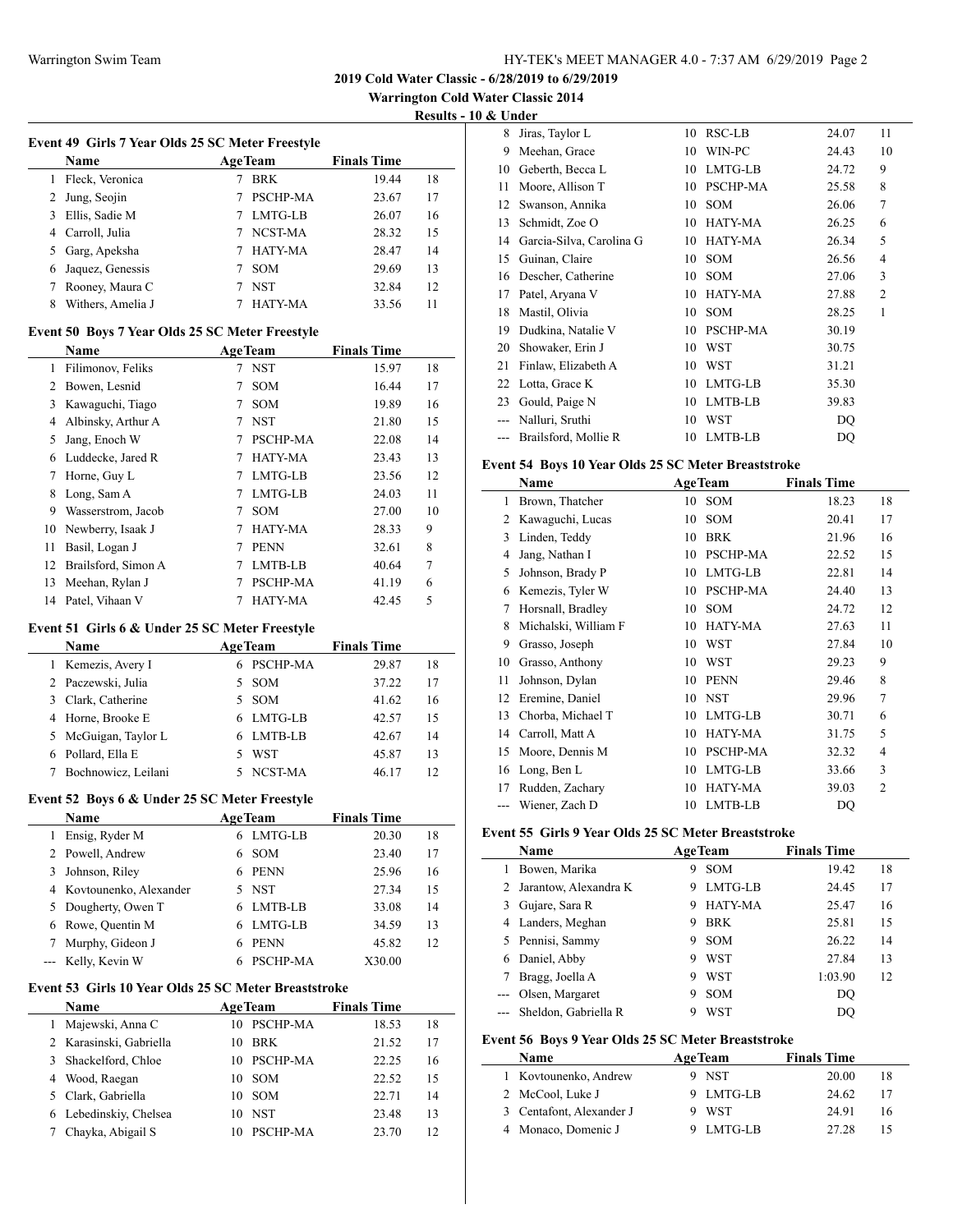**Warrington Cold Water Classic 2014**

**Results - 10 & Under**

| (Event 56 Boys 9 Year Olds 25 SC Meter Breaststroke) |                         |  |                |                    |    |  |
|------------------------------------------------------|-------------------------|--|----------------|--------------------|----|--|
|                                                      | Name                    |  | <b>AgeTeam</b> | <b>Finals Time</b> |    |  |
|                                                      | 5 Sourotkine, Michael J |  | 9 HATY-MA      | 28.84              | 14 |  |
|                                                      | 6 Murphy, Caleb M       |  | PENN           | 32.18              | 13 |  |
|                                                      | 7 Volynsky, Samuel I    |  | 9 PSCHP-MA     | 32.29              | 12 |  |
|                                                      | 8 Eremine, Gregory      |  | <b>NST</b>     | 48.24              | 11 |  |
|                                                      | --- Kelly, Dylan J      |  | LMTB-LB        |                    |    |  |

#### **Event 57 Girls 8 Year Olds 25 SC Meter Breaststroke**

|    | Name                 |   | <b>AgeTeam</b>  | <b>Finals Time</b> |                |
|----|----------------------|---|-----------------|--------------------|----------------|
| 1  | Moore, Colleen K     | 8 | <b>PSCHP-MA</b> | 23.91              | 18             |
| 2  | Ellis, Abbie M       | 8 | LMTG-LB         | 25.59              | 17             |
| 3  | Karasinski, Helen    | 8 | <b>BRK</b>      | 26.39              | 16             |
| 4  | Laible, Aubrey T     | 8 | LMTG-LB         | 28.99              | 15             |
| 5  | Bochnowicz, Julianna | 8 | NCST-MA         | 30.69              | 14             |
| 6  | Hornby, Avery C      | 8 | <b>HATY-MA</b>  | 31.31              | 13             |
| 7  | Dougherty, Ella S    | 8 | LMTB-LB         | 32.52              | 12             |
| 8  | Boyer, Samantha      | 8 | <b>SOM</b>      | 33.38              | 11             |
| 9  | McCarey, Natalie J   | 8 | <b>WST</b>      | 34.33              | 10             |
| 10 | Stoklosa, Stephanie  | 8 | <b>NST</b>      | 34.68              | 9              |
| 11 | Jucewicz, Carys R    | 8 | <b>WST</b>      | 35.26              | 8              |
| 12 | Ensig, Riley A       | 8 | LMTG-LB         | 35.95              | 7              |
| 13 | Bochnowicz, Velina   | 8 | NCST-MA         | 36.40              | 6              |
| 14 | Saguil, Ella M       | 8 | LMTG-LB         | 37.57              | 5              |
| 15 | Holland, Gillian S   | 8 | HATY-MA         | 38.56              | 4              |
| 16 | Goddard, Emma R      | 8 | RSC-LB          | 41.01              | 3              |
| 17 | Thierolf, Dara B     | 8 | <b>WST</b>      | 42.17              | $\overline{2}$ |

#### **Event 58 Boys 8 Year Olds 25 SC Meter Breaststroke**

|    | <b>Name</b>                | <b>AgeTeam</b> |                 | <b>Finals Time</b> |    |
|----|----------------------------|----------------|-----------------|--------------------|----|
| 1  | Fleming, Kyle              | 8              | <b>BSC</b>      | 25.08              | 18 |
|    | 2 Lukomski-Pizzo, August M | 8.             | NCST-MA         | 25.43              | 17 |
| 3  | Steinmetz, Jake            | 8              | <b>SOM</b>      | 27.01              | 16 |
|    | 4 Tarantino, Connor        | 8              | <b>BRK</b>      | 28.08              | 15 |
| 5. | Durfee, Camillo A          | 8              | <b>PSCHP-MA</b> | 33.20              | 14 |
| 6  | Guinan, Nick               | 8              | <b>SOM</b>      | 36.66              | 13 |
|    | Farrell, Sam L             | 8              | LMTB-LB         | 38.40              | 12 |
|    | --- Harwood, Lukas B       |                | LMTB-LB         | DO                 |    |

## **Event 59 Girls 7 & Under 25 SC Meter Breaststroke**

| Name               | <b>AgeTeam</b> |            | <b>Finals Time</b> |    |
|--------------------|----------------|------------|--------------------|----|
| 1 Fleck, Veronica  |                | <b>BRK</b> | 27.68              | 18 |
| 2 Jung, Seojin     |                | 7 PSCHP-MA | 31.59              | 17 |
| 3 Rooney, Maura C  |                | 7 NST      | 34.93              | 16 |
| 4 Ellis, Sadie M   |                | 7 LMTG-LB  | 35.72              | 15 |
| 5 Jaquez, Genessis |                | <b>SOM</b> | 48.07              | 14 |
| Withers, Amelia J  |                | HATY-MA    | 1:00.22            | 13 |

### **Event 60 Boys 7 & Under 25 SC Meter Breaststroke**

|   | Name                 | <b>AgeTeam</b> |            | <b>Finals Time</b> |    |
|---|----------------------|----------------|------------|--------------------|----|
|   | Bowen, Lesnid        |                | <b>SOM</b> | 21.62              | 18 |
|   | 2 Filimonov, Feliks  |                | <b>NST</b> | 21.75              | 17 |
|   | 3 Luddecke, Jared R  |                | HATY-MA    | 27.33              | 16 |
|   | 4 Patel, Vihaan V    |                | HATY-MA    | 27.68              | 15 |
|   | 5 Albinsky, Arthur A |                | <b>NST</b> | 29.47              | 14 |
| 6 | Ensig, Ryder M       |                | 6 LMTG-LB  | 33.57              | 13 |
|   | Kawaguchi, Tiago     |                | <b>SOM</b> | 34.69              | 12 |
| 8 | Jang, Enoch W        |                | PSCHP-MA   | 35.14              | 11 |

| ох опчен |                      |    |                 |       |    |
|----------|----------------------|----|-----------------|-------|----|
| 9        | Horne, Guy L         |    | 7 LMTG-LB       | 36.00 | 10 |
| 10       | Johnson, Riley       | 6. | PENN            | 40.31 | 9  |
| 11       | Dougherty, Owen T    |    | 6 LMTB-LB       | 43.16 | 8  |
|          | 12 Newberry, Isaak J |    | HATY-MA         | 50.77 | 7  |
| 13       | Meehan, Rylan J      |    | <b>PSCHP-MA</b> | 56.75 | 6  |
|          | --- Powell, Andrew   |    | 6 SOM           | DO    |    |
|          | $--$ Long, Sam A     |    | LMTG-LB         | DO    |    |
|          | --- Basil, Logan J   |    | <b>PENN</b>     | DO    |    |
|          | --- Kelly, Kevin W   |    | PSCHP-MA        | DO    |    |

#### **Event 61 Girls 10 Year Olds 25 SC Meter Backstroke**

|                | Name                  |    | <b>AgeTeam</b>  | <b>Finals Time</b> |                |
|----------------|-----------------------|----|-----------------|--------------------|----------------|
| 1              | Karasinski, Gabriella | 10 | <b>BRK</b>      | 18.77              | 18             |
| $\overline{c}$ | Clark, Gabriella      | 10 | <b>SOM</b>      | 20.47              | 17             |
| 3              | Lebedinskiy, Chelsea  | 10 | <b>NST</b>      | 20.68              | 16             |
| 4              | Majewski, Anna C      | 10 | PSCHP-MA        | 20.78              | 15             |
| 5              | Meehan, Grace         | 10 | WIN-PC          | 22.05              | 14             |
| 6              | Patel, Aryana V       | 10 | HATY-MA         | 22.26              | 13             |
| $*7$           | Jiras, Taylor L       | 10 | <b>RSC-LB</b>   | 22.33              | 11.5           |
| $*7$           | Wood, Raegan          | 10 | SOM             | 22.33              | 11.5           |
| 9              | Jerardi, Lily L       | 10 | HATY-MA         | 22.46              | 10             |
| 10             | Swanson, Annika       | 10 | <b>SOM</b>      | 22.75              | 9              |
| 11             | Schmidt, Zoe O        | 10 | HATY-MA         | 23.08              | 8              |
| 12             | Bevivino, Luca V      | 10 | <b>PSCHP-MA</b> | 23.10              | 7              |
| 13             | Chayka, Abigail S     | 10 | PSCHP-MA        | 23.56              | 6              |
| 14             | Lotta, Grace K        | 10 | LMTG-LB         | 23.57              | 5              |
| 15             | Geberth, Becca L      | 10 | LMTG-LB         | 24.15              | 4              |
| 16             | Moore, Allison T      | 10 | <b>PSCHP-MA</b> | 25.06              | 3              |
| 17             | Guinan, Claire        | 10 | <b>SOM</b>      | 25.56              | $\overline{2}$ |
| 18             | McVan, Taylor S       | 10 | LMTB-LB         | 25.62              | 1              |
| 19             | Mastil, Olivia        | 10 | <b>SOM</b>      | 26.75              |                |
| 20             | Gould, Paige N        | 10 | LMTB-LB         | 27.21              |                |
| 21             | Showaker, Erin J      | 10 | <b>WST</b>      | 27.85              |                |
| 22             | Brailsford, Mollie R  | 10 | LMTB-LB         | 27.91              |                |
| 23             | Dudkina, Natalie V    | 10 | <b>PSCHP-MA</b> | 31.46              |                |

### **Event 62 Boys 10 Year Olds 25 SC Meter Backstroke**

|    | Name              | <b>AgeTeam</b> |                | <b>Finals Time</b> |    |
|----|-------------------|----------------|----------------|--------------------|----|
| 1  | Brown, Thatcher   | 10             | SOM            | 17.37              | 18 |
| 2  | Gonzalez, Nate L  | 10             | <b>PENN</b>    | 18.46              | 17 |
| 3  | Johnson, Dylan    | 10             | <b>PENN</b>    | 19.54              | 16 |
| 4  | Linden, Teddy     | 10             | <b>BRK</b>     | 20.92              | 15 |
| 5  | Kawaguchi, Lucas  | 10             | <b>SOM</b>     | 21.10              | 14 |
| 6  | Jang, Nathan I    | 10             | PSCHP-MA       | 21.83              | 13 |
| 7  | Horsnall, Bradley | 10             | <b>SOM</b>     | 22.38              | 12 |
| 8  | Kemezis, Tyler W  | 10             | PSCHP-MA       | 23.69              | 11 |
| 9  | Rooney, Brendan L | 10             | <b>NST</b>     | 25.99              | 10 |
| 10 | Moore, Dennis M   | 10             | PSCHP-MA       | 27.09              | 9  |
| 11 | Long, Ben L       | 10             | LMTG-LB        | 27.12              | 8  |
| 12 | Eremine, Daniel   | 10             | <b>NST</b>     | 27.31              | 7  |
| 13 | Beck, Matthew R   | 10             | PSCHP-MA       | 28.40              | 6  |
| 14 | Chorba, Michael T | 10             | LMTG-LB        | 30.83              | 5  |
| 15 | Wiener, Zach D    | 10             | LMTB-LB        | 31.93              | 4  |
| 16 | Carroll, Matt A   | 10             | <b>HATY-MA</b> | 33.00              | 3  |

### **Event 63 Girls 9 Year Olds 25 SC Meter Backstroke**

| <b>Name</b>     | <b>AgeTeam</b> | <b>Finals Time</b> |  |
|-----------------|----------------|--------------------|--|
| 1 Bowen, Marika | $9$ SOM        | 19.35              |  |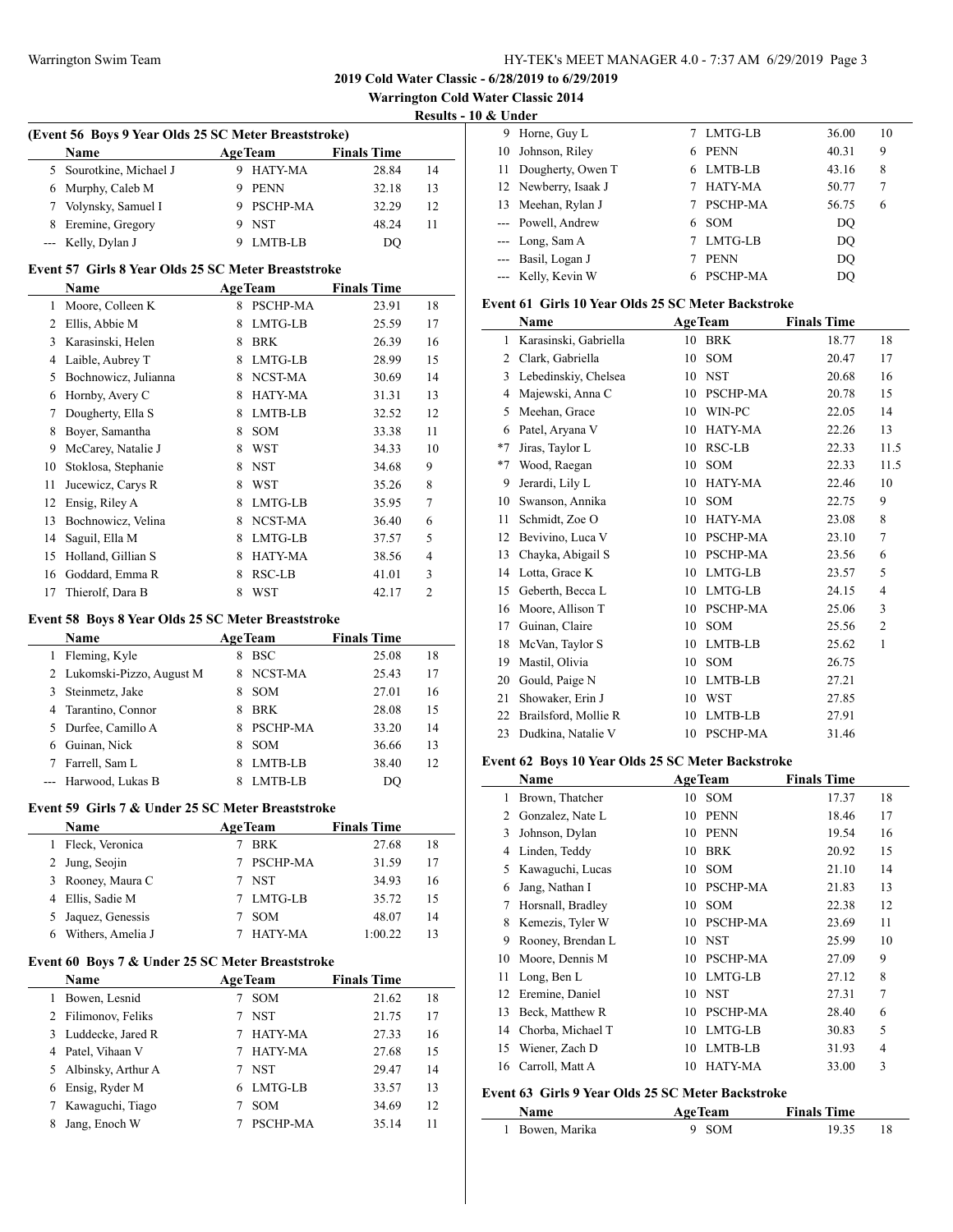$\overline{a}$ 

**2019 Cold Water Classic - 6/28/2019 to 6/29/2019**

**Warrington Cold Water Classic 2014**

 $\overline{a}$ 

**Results - 10 & Under**

### **(Event 63 Girls 9 Year Olds 25 SC Meter Backstroke)**

|    | <b>Name</b>           | <b>AgeTeam</b> |            | <b>Finals Time</b> |    |
|----|-----------------------|----------------|------------|--------------------|----|
| 2  | Jarantow, Alexandra K | 9              | LMTG-LB    | 21.72              | 17 |
| 3  | Landers, Meghan       | 9              | <b>BRK</b> | 22.37              | 16 |
| 4  | Gujare, Sara R        | 9              | HATY-MA    | 23.91              | 15 |
| 5. | Pennisi, Sammy        | 9              | <b>SOM</b> | 26.38              | 14 |
| 6  | Daniel, Abby          | 9              | WST        | 27.37              | 13 |
| 7  | Olsen, Margaret       | 9              | <b>SOM</b> | 37.82              | 12 |
| 8  | Sheldon, Gabriella R  | 9              | WST        | 45.43              | 11 |
| 9  | Bragg, Joella A       |                | WST        | 50.12              | 10 |
|    |                       |                |            |                    |    |

### **Event 64 Boys 9 Year Olds 25 SC Meter Backstroke**

|    | <b>Name</b>            | <b>AgeTeam</b>   | <b>Finals Time</b> |    |
|----|------------------------|------------------|--------------------|----|
|    | 1 Kovtounenko, Andrew  | NST<br>9         | 18.47              | 18 |
|    | 2 Fleming, Chase       | <b>BSC</b><br>9  | 19.56              | 17 |
|    | 3 McCool, Luke J       | LMTG-LB<br>9     | 22.17              | 16 |
| 4  | Monaco, Domenic J      | LMTG-LB<br>9     | 23.43              | 15 |
|    | 5 Varlaro, Michael J   | PSCHP-MA<br>9    | 24.13              | 14 |
| 6. | Tandon, Kabir R        | PSCHP-MA<br>9    | 24.37              | 13 |
|    | Kelly, Dylan J         | LMTB-LB<br>9     | 24.66              | 12 |
|    | Centafont, Alexander J | WST<br>9         | 25.44              | 11 |
| 9  | Murphy, Caleb M        | <b>PENN</b><br>9 | 29.61              | 10 |
| 10 | Eremine, Gregory       | NST<br>Q         | 38.39              | 9  |

## **Event 65 Girls 8 Year Olds 25 SC Meter Backstroke**

|    | Name                 |   | <b>AgeTeam</b>  | <b>Finals Time</b> |                |
|----|----------------------|---|-----------------|--------------------|----------------|
| 1  | Karasinski, Helen    | 8 | <b>BRK</b>      | 24.31              | 18             |
| 2  | Hornby, Avery C      | 8 | HATY-MA         | 24.70              | 17             |
| 3  | Jucewicz, Carys R    | 8 | <b>WST</b>      | 25.09              | 16             |
| 4  | Moore, Colleen K     | 8 | <b>PSCHP-MA</b> | 25.56              | 15             |
| 5  | Ensig, Riley A       | 8 | LMTG-LB         | 26.89              | 14             |
| 6  | Ellis, Abbie M       | 8 | LMTG-LB         | 26.94              | 13             |
| 7  | Boyer, Samantha      | 8 | <b>SOM</b>      | 27.32              | 12             |
| 8  | Bochnowicz, Julianna | 8 | NCST-MA         | 27.75              | 11             |
| 9  | Holland, Gillian S   | 8 | HATY-MA         | 28.40              | 10             |
| 10 | Laible, Aubrey T     | 8 | LMTG-LB         | 28.83              | 9              |
| 11 | Thierolf, Dara B     | 8 | WST             | 29.40              | 8              |
| 12 | Bedell, Aubrey E     | 8 | LMTB-LB         | 30.25              | 7              |
| 13 | Dougherty, Ella S    | 8 | LMTB-LB         | 32.84              | 6              |
| 14 | Stoklosa, Stephanie  | 8 | <b>NST</b>      | 34.03              | 5              |
| 15 | McCarey, Natalie J   | 8 | WST             | 34.39              | $\overline{4}$ |
| 16 | Prentice, Sam K      | 8 | LMTB-LB         | 36.15              | 3              |

### **Event 66 Boys 8 Year Olds 25 SC Meter Backstroke**

|    | <b>Name</b>              | <b>AgeTeam</b>      | <b>Finals Time</b> |    |
|----|--------------------------|---------------------|--------------------|----|
| 1  | Lukomski-Pizzo, August M | NCST-MA<br>8        | 21.03              | 18 |
|    | 2 Fleming, Kyle          | <b>BSC</b><br>8     | 21.19              | 17 |
| 3  | Gitman, Max A            | <b>NST</b><br>8     | 22.02              | 16 |
| 4  | Tarantino, Connor        | <b>BRK</b><br>8     | 25.06              | 15 |
| 5  | Guinan, Nick             | <b>SOM</b><br>8     | 28.78              | 14 |
| 6  | Rowe, Elliot M           | <b>LMTG-LB</b><br>8 | 29.49              | 13 |
| 7  | Schollin, Dylan R        | WST<br>8            | 32.27              | 12 |
| 8  | Harwood, Lukas B         | LMTB-LB<br>8        | 36.00              | 11 |
| 9  | Farrell. Sam L           | LMTB-LB<br>8        | 36.50              | 10 |
| 10 | Carroll, Evan N          | HATY-MA<br>8        | 44.37              | 9  |

|             | Event 67 Girls 7 Year Olds 25 SC Meter Backstroke |                    |
|-------------|---------------------------------------------------|--------------------|
| <b>Name</b> | <b>AgeTeam</b>                                    | <b>Finals Time</b> |

| ташс                | лес ісаш   | тшаю тше |    |  |
|---------------------|------------|----------|----|--|
| 1 Fleck, Veronica   | BRK        | 23.91    | 18 |  |
| 2 Jung, Seojin      | 7 PSCHP-MA | 26.72    | 17 |  |
| 3 Carroll, Julia    | 7 NCST-MA  | 29.30    | 16 |  |
| 4 Ellis, Sadie M    | 7 LMTG-LB  | 31.85    | 15 |  |
| 5 Withers, Amelia J | 7 HATY-MA  | 35.49    | 14 |  |
| 6 Rooney, Maura C   | <b>NST</b> | 50.15    |    |  |

#### **Event 68 Boys 7 Year Olds 25 SC Meter Backstroke**

| Name |                     |   | <b>AgeTeam</b> | <b>Finals Time</b> |        |
|------|---------------------|---|----------------|--------------------|--------|
| 1    | Filimonov, Feliks   | 7 | <b>NST</b>     | 19.54              | 18     |
| 2    | Bowen, Lesnid       | 7 | <b>SOM</b>     | 21.19              | 17     |
| 3    | Kawaguchi, Tiago    | 7 | <b>SOM</b>     | 25.78              | 16     |
| 4    | Horne, Guy L        | 7 | LMTG-LB        | 27.31              | 15     |
| 5.   | Albinsky, Arthur A  | 7 | <b>NST</b>     | 27.93              | 14     |
| 6    | Jang, Enoch W       |   | PSCHP-MA       | 28.12              | 13     |
|      | Newberry, Isaak J   | 7 | HATY-MA        | 30.27              | 12     |
| 8    | Luddecke, Jared R   |   | HATY-MA        | 30.61              | 11     |
| 9    | Wasserstrom, Jacob  | 7 | <b>SOM</b>     | 33.20              | 10     |
| 10   | Long, Sam A         | 7 | LMTG-LB        | 38.89              | 9      |
| 11   | Patel, Vihaan V     | 7 | HATY-MA        | 40.63              | 8      |
| 12   | Basil, Logan J      |   | <b>PENN</b>    | 40.91              | $\tau$ |
| 13   | Meehan, Rylan J     |   | PSCHP-MA       | 50.83              | 6      |
| 14   | Brailsford, Simon A |   | LMTB-LB        | 57.37              | 5      |

### **Event 69 Girls 6 & Under 25 SC Meter Backstroke**

| Name                 | <b>AgeTeam</b> | <b>Finals Time</b> |    |
|----------------------|----------------|--------------------|----|
| 1 McGuigan, Taylor L | 6 LMTB-LB      | 37.68              | 18 |
| 2 Kemezis, Avery I   | 6 PSCHP-MA     | 38.42              | 17 |
| 3 Paczewski, Julia   | 5 SOM          | 42.78              | 16 |
| 4 Horne, Brooke E    | 6 LMTG-LB      | 47.96              | 15 |
| 5 Clark, Catherine   | <b>SOM</b>     | 54.72              |    |

### **Event 70 Boys 6 & Under 25 SC Meter Backstroke**

|   | Name                     | <b>AgeTeam</b>  | <b>Finals Time</b> |    |
|---|--------------------------|-----------------|--------------------|----|
| 1 | Ensig, Ryder M           | LMTG-LB<br>6    | 26.35              | 18 |
|   | 2 Kelly, Kevin W         | PSCHP-MA<br>6   | 30.01              | 17 |
|   | 3 Murphy, Gideon J       | PENN<br>6       | 33.21              | 16 |
|   | 4 Johnson, Riley         | PENN<br>6       | 33.57              | 15 |
|   | 5 Kovtounenko, Alexander | <b>NST</b>      | 34.09              | 14 |
|   | 6 Dougherty, Owen T      | LMTB-LB         | 36.10              | 13 |
|   | Powell, Andrew           | <b>SOM</b><br>6 | 42.75              | 12 |
|   | Rowe, Quentin M          | LMTG-LB         | 1:03.01            |    |

### **Event 71 Girls 10 Year Olds 25 SC Meter Butterfly**

|    | Name                   |     | <b>AgeTeam</b>  | <b>Finals Time</b> |    |
|----|------------------------|-----|-----------------|--------------------|----|
| 1. | Karasinski, Gabriella  | 10  | <b>BRK</b>      | 16.63              | 18 |
|    | 2 Majewski, Anna C     | 10  | PSCHP-MA        | 16.88              | 17 |
| 3  | Jerardi, Lily L        | 10. | HATY-MA         | 17.70              | 16 |
| 4  | Clark, Gabriella       | 10. | <b>SOM</b>      | 18.16              | 15 |
|    | 5 Lebedinskiy, Chelsea | 10  | <b>NST</b>      | 18.25              | 14 |
| 6  | Jiras, Taylor L        | 10  | RSC-LB          | 18.87              | 13 |
|    | Swanson, Annika        | 10  | <b>SOM</b>      | 19.78              | 12 |
| 8  | Meehan, Grace          | 10  | WIN-PC          | 20.29              | 11 |
| 9  | Shackelford, Chloe     | 10  | <b>PSCHP-MA</b> | 20.78              | 10 |
| 10 | Patel, Aryana V        | 10  | HATY-MA         | 20.95              | 9  |
| 11 | Wood. Raegan           | 10  | <b>SOM</b>      | 21.35              | 8  |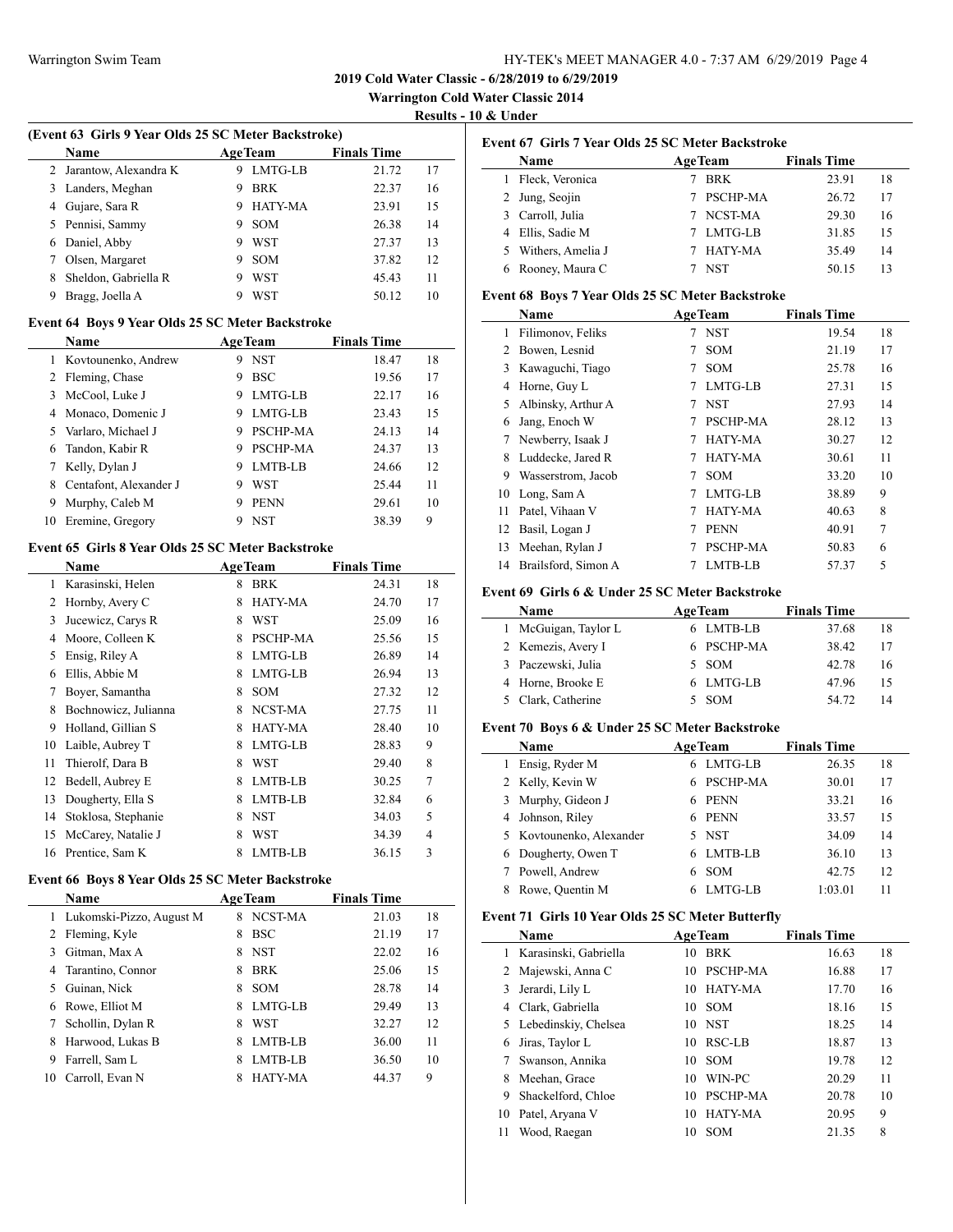**Warrington Cold Water Classic 2014**

**Results - 10 & Under**

 $\sim$ 

### **(Event 71 Girls 10 Year Olds 25 SC Meter Butterfly)**

|     | <b>Name</b>              |    | <b>AgeTeam</b>  | <b>Finals Time</b> |                |
|-----|--------------------------|----|-----------------|--------------------|----------------|
|     | 12 Geberth, Becca L      |    | 10 LMTG-LB      | 21.43              | 7              |
| 13. | Garcia-Silva, Carolina G | 10 | HATY-MA         | 21.93              | 6              |
|     | 14 Chayka, Abigail S     | 10 | <b>PSCHP-MA</b> | 21.98              | 5              |
| 15. | Mastil, Olivia           | 10 | <b>SOM</b>      | 22.56              | 4              |
| 16  | Moore, Allison T         | 10 | PSCHP-MA        | 22.71              | 3              |
| 17  | Guinan, Claire           | 10 | <b>SOM</b>      | 23.67              | $\overline{c}$ |
| 18  | Schmidt, Zoe O           | 10 | HATY-MA         | 23.76              | 1              |
| 19  | McVan, Taylor S          | 10 | LMTB-LB         | 26.27              |                |
| 20  | Showaker, Erin J         | 10 | <b>WST</b>      | 26.91              |                |
| 21  | Brailsford, Mollie R     | 10 | LMTB-LB         | 28.82              |                |
| 22  | Gould, Paige N           | 10 | LMTB-LB         | 34.57              |                |
| 23  | Nalluri, Sruthi          | 10 | WST             | 43.10              |                |

## **Event 72 Boys 10 Year Olds 25 SC Meter Butterfly**

|      | Name                 |    | <b>AgeTeam</b>  | <b>Finals Time</b> |                |
|------|----------------------|----|-----------------|--------------------|----------------|
| 1    | Brown, Thatcher      | 10 | <b>SOM</b>      | 16.10              | 18             |
| 2    | Gonzalez, Nate L     | 10 | <b>PENN</b>     | 18.00              | 17             |
| 3    | Horsnall, Bradley    | 10 | <b>SOM</b>      | 18.38              | 16             |
| 4    | Kemezis, Tyler W     | 10 | <b>PSCHP-MA</b> | 18.65              | 15             |
| 5    | Johnson, Brady P     | 10 | LMTG-LB         | 18.71              | 14             |
| 6    | Johnson, Dylan       | 10 | <b>PENN</b>     | 19.31              | 13             |
| $*7$ | Rooney, Brendan L    | 10 | <b>NST</b>      | 20.06              | 11.5           |
| $*7$ | Linden, Teddy        | 10 | <b>BRK</b>      | 20.06              | 11.5           |
| 9    | Kawaguchi, Lucas     | 10 | <b>SOM</b>      | 21.70              | 10             |
| 10   | Jang, Nathan I       | 10 | <b>PSCHP-MA</b> | 21.82              | 9              |
| 11   | Moore, Dennis M      | 10 | <b>PSCHP-MA</b> | 21.91              | 8              |
| 12   | Grasso, Luke         | 10 | <b>WST</b>      | 23.83              | 7              |
| 13   | Michalski, William F | 10 | <b>HATY-MA</b>  | 24.00              | 6              |
| 14   | Wiener, Zach D       | 10 | LMTB-LB         | 28.61              | 5              |
| 15   | Long, Ben L          | 10 | LMTG-LB         | 28.73              | 4              |
| 16   | Chorba, Michael T    | 10 | LMTG-LB         | 30.72              | 3              |
| 17   | Beck, Matthew R      | 10 | <b>PSCHP-MA</b> | 30.99              | $\overline{2}$ |

### **Event 73 Girls 9 Year Olds 25 SC Meter Butterfly**

|    | <b>Name</b>             | <b>AgeTeam</b> |            | <b>Finals Time</b> |    |
|----|-------------------------|----------------|------------|--------------------|----|
| 1. | Bowen, Marika           | 9              | <b>SOM</b> | 18.15              | 18 |
|    | 2 Jarantow, Alexandra K | 9              | LMTG-LB    | 21.01              | 17 |
|    | 3 Landers, Meghan       | 9              | <b>BRK</b> | 21.55              | 16 |
|    | 4 Pennisi, Sammy        | 9              | <b>SOM</b> | 26.34              | 15 |
|    | 5 Daniel, Abby          | 9              | WST        | 27.22              | 14 |
| 6  | Gujare, Sara R          | 9              | HATY-MA    | 40.97              | 13 |
|    | Bragg, Joella A         | 9              | <b>WST</b> | 53.28              | 12 |
|    | --- Olsen, Margaret     |                | <b>SOM</b> | DO                 |    |

### **Event 74 Boys 9 Year Olds 25 SC Meter Butterfly**

|   | <b>Name</b>           | <b>AgeTeam</b> |                 | <b>Finals Time</b> |    |
|---|-----------------------|----------------|-----------------|--------------------|----|
|   | 1 Kovtounenko, Andrew | 9              | NST             | 16.75              | 18 |
|   | 2 Fleming, Chase      | 9              | <b>BSC</b>      | 17.93              | 17 |
|   | 3 McCool, Luke J      | 9              | LMTG-LB         | 19.08              | 16 |
| 4 | Varlaro, Michael J    | 9              | <b>PSCHP-MA</b> | 20.76              | 15 |
|   | 5 Monaco, Domenic J   | 9              | LMTG-LB         | 22.28              | 14 |
| 6 | Sourotkine, Michael J | 9              | HATY-MA         | 22.95              | 13 |
|   | Kelly, Dylan J        | 9              | LMTB-LB         | 23.65              | 12 |
| 8 | Murphy, Caleb M       | 9              | <b>PENN</b>     | 27.83              | 11 |
| 9 | Tandon, Kabir R       |                | PSCHP-MA        | 34.31              | 10 |

| Event 75 Girls 8 Year Olds 25 SC Meter Butterfly |                     |                |            |                    |                |  |
|--------------------------------------------------|---------------------|----------------|------------|--------------------|----------------|--|
|                                                  | <b>Name</b>         | <b>AgeTeam</b> |            | <b>Finals Time</b> |                |  |
| 1                                                | Laible, Aubrey T    | 8              | LMTG-LB    | 20.32              | 18             |  |
| 2                                                | Ellis, Abbie M      | 8              | LMTG-LB    | 21.12              | 17             |  |
| 3                                                | Karasinski, Helen   | 8              | <b>BRK</b> | 22.08              | 16             |  |
| 4                                                | Hornby, Avery C     | 8              | HATY-MA    | 27.01              | 15             |  |
| 5                                                | Ensig, Riley A      | 8              | LMTG-LB    | 27.39              | 14             |  |
| 6                                                | Boyer, Samantha     | 8              | <b>SOM</b> | 29.45              | 13             |  |
| 7                                                | Moore, Colleen K    | 8              | PSCHP-MA   | 29.68              | 12             |  |
| 8                                                | Bochnowicz, Velina  | 8              | NCST-MA    | 29.96              | 11             |  |
| 9                                                | Dougherty, Ella S   | 8              | LMTB-LB    | 32.00              | 10             |  |
| 10                                               | Stoklosa, Stephanie | 8              | <b>NST</b> | 32.03              | 9              |  |
| 11                                               | Saguil, Ella M      | 8              | LMTG-LB    | 35.69              | 8              |  |
| 12                                               | Thierolf, Dara B    | 8              | WST        | 39.38              | $\overline{7}$ |  |
| 13                                               | McCarey, Natalie J  | 8              | <b>WST</b> | 42.68              | 6              |  |

### **Event 76 Boys 8 Year Olds 25 SC Meter Butterfly**

| <b>AgeTeam</b><br><b>Name</b> |   |            | <b>Finals Time</b> |    |
|-------------------------------|---|------------|--------------------|----|
| Gitman, Max A                 | 8 | <b>NST</b> | 22.07              | 18 |
| 2 Tarantino, Connor           |   | <b>BRK</b> | 26.26              | 17 |
| 3 Rowe, Elliot M              |   | LMTG-LB    | 28.90              | 16 |
| 4 Farrell, Sam L              |   | LMTB-LB    | 37.07              | 15 |
| --- Durfee, Camillo A         |   | PSCHP-MA   | DO                 |    |
| --- Guinan, Nick              | 8 | <b>SOM</b> | DO                 |    |
| --- Fleming, Kyle             | 8 | <b>BSC</b> | DO                 |    |
| --- Harwood, Lukas B          |   | LMTB-LB    | DO                 |    |

## **Event 77 Girls 7 & Under 25 SC Meter Butterfly**

|   | <b>Name</b>          | <b>AgeTeam</b> | <b>Finals Time</b> |    |
|---|----------------------|----------------|--------------------|----|
|   | Fleck, Veronica      | <b>BRK</b>     | 24.88              | 18 |
|   | 2 Jung, Seojin       | 7 PSCHP-MA     | 31.34              | 17 |
| 3 | Ellis, Sadie M       | 7 LMTG-LB      | 34.64              | 16 |
|   | 4 Withers, Amelia J  | HATY-MA        | 59.12              | 15 |
|   | --- Kemezis, Avery I | 6 PSCHP-MA     | DO                 |    |

## **Event 78 Boys 7 & Under 25 SC Meter Butterfly**

|                | Name                   |    | <b>AgeTeam</b>  | <b>Finals Time</b> |    |
|----------------|------------------------|----|-----------------|--------------------|----|
| 1              | Filimonov, Feliks      | 7  | <b>NST</b>      | 18.76              | 18 |
| 2              | Bowen, Lesnid          | 7  | <b>SOM</b>      | 20.22              | 17 |
| 3              | Albinsky, Arthur A     | 7  | <b>NST</b>      | 21.88              | 16 |
| 4              | Kawaguchi, Tiago       | 7  | <b>SOM</b>      | 24.29              | 15 |
| 5              | Ensig, Ryder M         | 6  | LMTG-LB         | 29.70              | 14 |
| 6              | Luddecke, Jared R      | 7  | HATY-MA         | 31.63              | 13 |
| 7              | Kovtounenko, Alexander | 5. | <b>NST</b>      | 32.34              | 12 |
| 8              | Horne, Guy L           | 7  | LMTG-LB         | 32.39              | 11 |
| 9              | Jang, Enoch W          | 7  | PSCHP-MA        | 32.52              | 10 |
| 10             | Powell, Andrew         | 6  | <b>SOM</b>      | 32.71              | 9  |
| 11             | Basil, Logan J         | 7  | <b>PENN</b>     | 39.22              | 8  |
| 12             | Johnson, Riley         | 6  | <b>PENN</b>     | 45.24              | 7  |
| 13             | Patel, Vihaan V        | 7  | HATY-MA         | 48.34              | 6  |
| 14             | Dougherty, Owen T      | 6  | LMTB-LB         | 48.53              | 5  |
| $\overline{a}$ | Newberry, Isaak J      | 7  | HATY-MA         | DQ                 |    |
|                | Kelly, Kevin W         | 6  | <b>PSCHP-MA</b> | DO                 |    |
|                |                        |    |                 |                    |    |

#### **Event 79 Girls 10 Year Olds 100 SC Meter IM Name Age Team Finals Time**

| гуаше                   | Аре геаш    | гшать типе |     |
|-------------------------|-------------|------------|-----|
| 1 Majewski, Anna C      | 10 PSCHP-MA | 1:25.38    | -18 |
| 2 Karasinski, Gabriella | 10 BRK      | 1:27.40    |     |